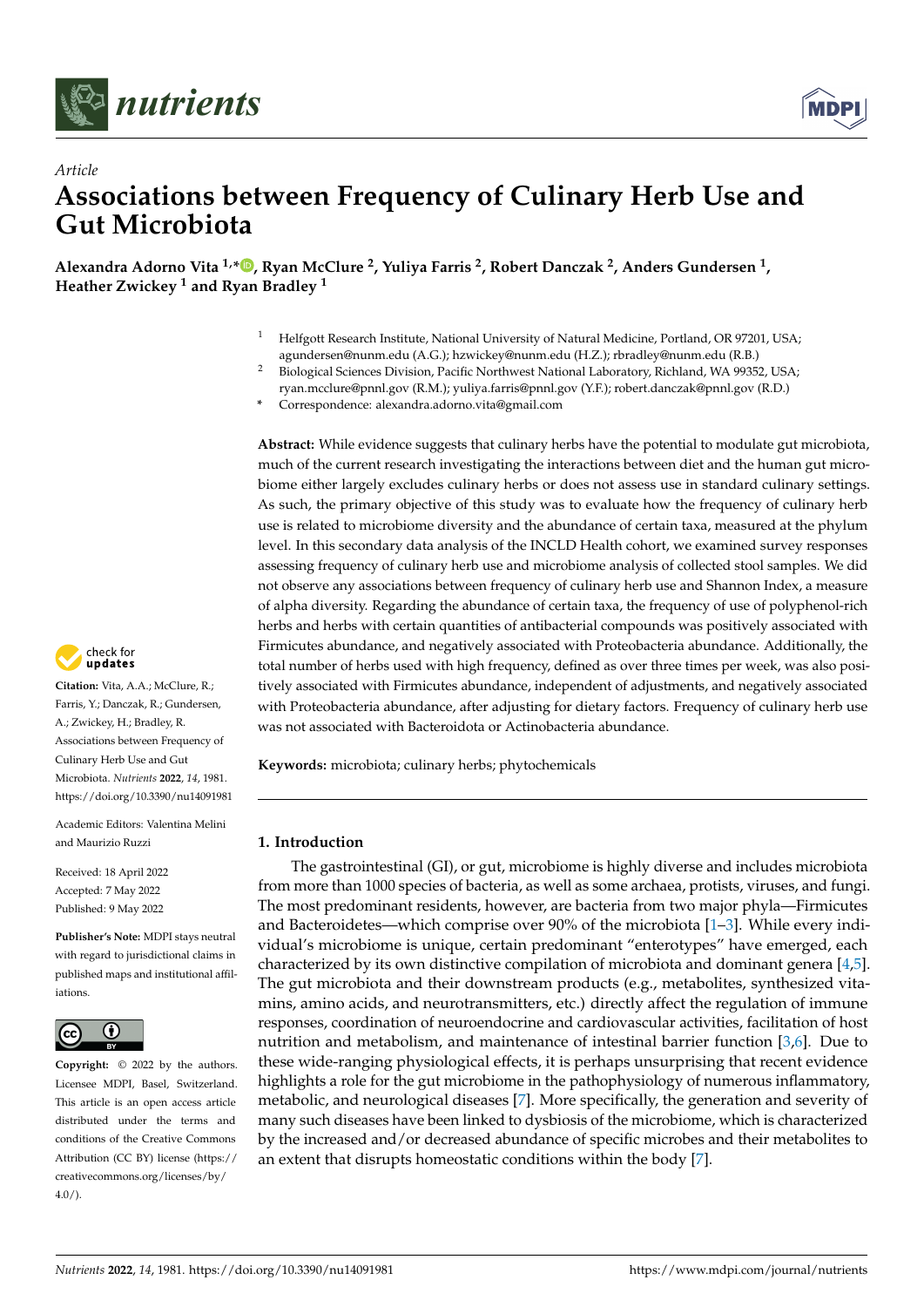#### *1.1. Diet and the Microbiome*

While there are numerous intrinsic and extrinsic variables impacting microbial composition within the gut, diet has emerged as one of the predominant influencing factors that is also modifiable, and thus has therapeutic potential. The ability of diet to shape microbial communities, both long-term and short term, is largely in response to available macro and micronutrients [\[8\]](#page-11-6). Macronutrients (i.e., proteins, fats, complex carbohydrates including fiber) can either selectively promote or inhibit growth, depending on the preferred and available metabolic pathways of specific bacteria, as well as microbial sensitivity to macronutrient-induced changes within the gut, such as bile acid production and shifting pH [\[5,](#page-11-3)[8\]](#page-11-6). Additionally, micronutrients (i.e., vitamins and minerals) and other physiologically relevant plant-derived bioactive compounds (i.e., secondary metabolites, such as polyphenols, alkaloids, terpenoids, etc.) can impact microbial metabolism, enzyme function, and gene expression  $[9-12]$  $[9-12]$ . Additionally, certain macronutrients, such as fiber  $[8]$ , and certain micronutrients, such as polyphenols [\[13\]](#page-12-1), act as energy sources for bacterial growth, and are considered prebiotics.

#### *1.2. Culinary Herbs and Spices*

Culinary herbs and spices contain micronutrients and bioactive compounds (e.g., polyphenols, alkaloids, etc.) [\[11](#page-12-2)[,14](#page-12-3)[,15\]](#page-12-4), yet have not been widely studied regarding their impact on the GI microbiome in human populations, and thus represent a confounder in research investigating diet and microbiota. There is much pre-clinical evidence regarding the impact of culinary herbs and spices, or their active constituents, on GI microbiota [\[12,](#page-12-0)[16](#page-12-5)[–19\]](#page-12-6). However, these often do not utilize the herbs and spices (or their active constituents) in doses, combinations or frequency of administration relevant to typical culinary use. In human samples, some herbal mixtures, containing culinary herbs and spices, have been used as interventions in clinical investigations, such as a single capsule of mixed curry spices [\[20\]](#page-12-7), a single capsule of mixed culinary spices (cinnamon, oregano, ginger, black pepper, and cayenne pepper) [\[21\]](#page-12-8), and an herbal formula containing both culinary spices and specific nutrients [\[22\]](#page-12-9), among others. There have also been evaluations of specific herbs and/or known active constituents on the microbiome (e.g., oregano [\[23\]](#page-12-10), capsaicin [\[24\]](#page-12-11), curcumin [\[25\]](#page-12-12), etc.,). Many report findings in which the abundance of beneficial bacteria increase while that of opportunistically pathogenic bacteria decrease. While such studies may help elucidate a causal relationship between the use of specific herbs and changes in microbiota, and are thus important, they are not representative of how these products are consumed during typical cooking practices.

#### *1.3. Research Objective*

Due to the emerging role of the microbiome in health and disease [\[26\]](#page-12-13), along with existing evidence that culinary herbs have the potential to modulate gut microbiota, evaluating associations between cooking with herbs and the gut microbiome may be hypothesisgenerating for future experimental research, and provide insight into prospective therapeutic strategies. As such, the primary objective of this study is to evaluate if the frequency of culinary herb use is associated with microbiome diversity and abundance of certain phyla.

# **2. Materials and Methods**

#### *2.1. Study Design*

This study is a secondary analysis of data collected during the INCLD Health longitudinal cohort study, the methods of which have been previously published [\[27\]](#page-12-14). Briefly, data from participants was collected over the course of three time points—baseline, 6 months, and 1 year—and included various evaluations of health, wellness, lifestyle, diet, and the microbiome. In this ancillary study, only select data from the baseline visit was used. Survey data was collected and managed using REDCap [\[28\]](#page-12-15) electronic data capture tools hosted at the National University of Natural Medicine. Nutritional data was collected with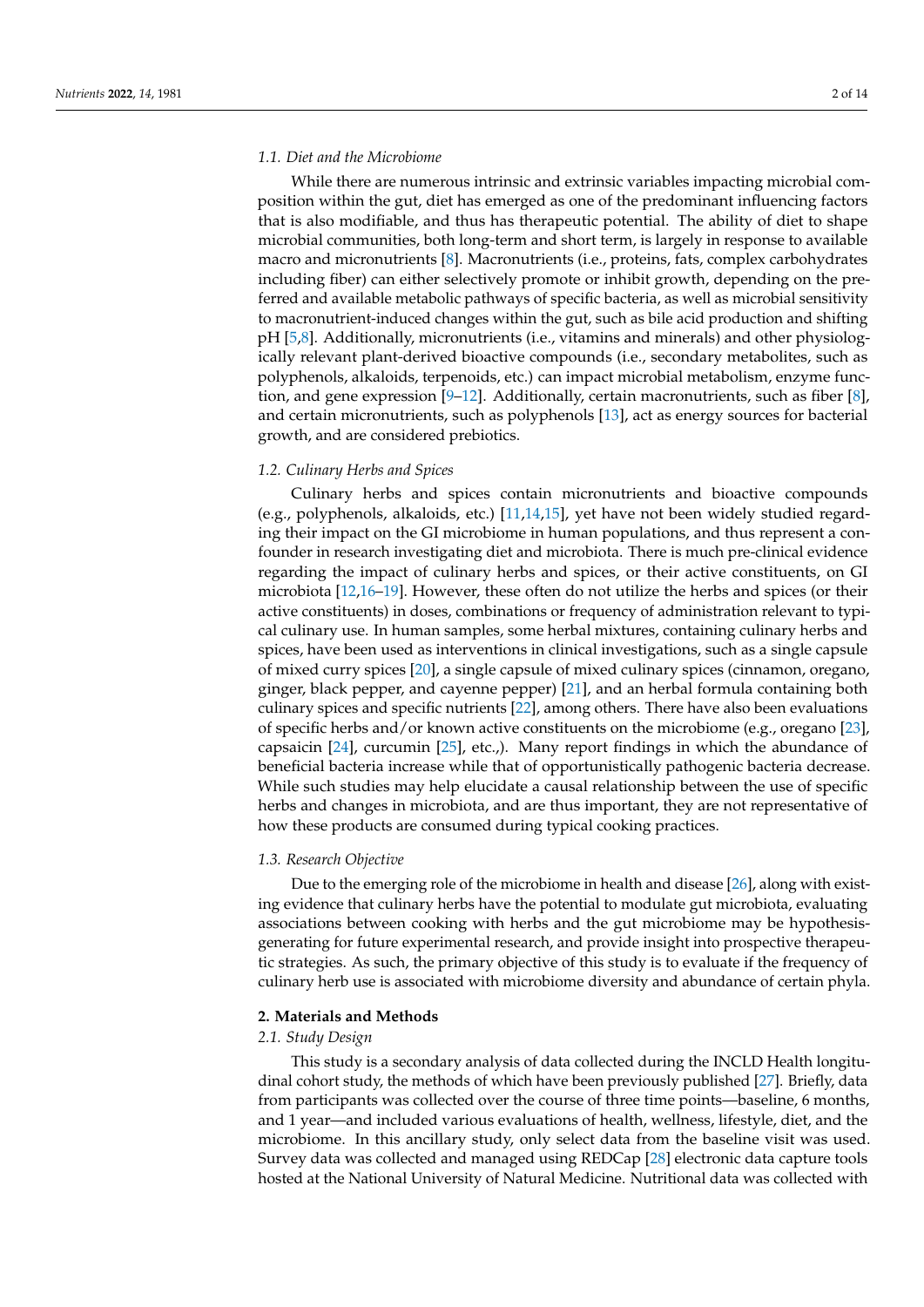VioScreen (by VioCare, Princeton, NJ, USA), a validated food survey that was administered online, and calculated by the Nutrient Coordinating Center.

#### *2.2. Participants*

Participants in the original study were students enrolled in a complementary and integrative medicine education program and were previously recruited through methods outlined in the INCLD Health protocol [\[27\]](#page-12-14). While data was collected from 197 participants during the INCLD Health study, data from only 96 of those participants were used in the statistical analyses of this ancillary study for reasons outlined under the "*Statistical models*" sub-section. The final working sample was roughly 15% male and 85% female, with an average age of 29. About 75% of the sample was White/Caucasian, 5% Asian, 2% Black/African American, 2% Middle Eastern, 1% Native Hawaiian/Pacific Islander, 1% Native American/Alaskan, 6% Mixed, and 4% other/unknown.

#### *2.3. 16S rRNA Gene Sequencing and Processing*

All 16sRNA gene sequencing and processing was carried out at the Pacific Northwest National Laboratory (Richland, WA, USA). DNA was extracted from participant fecal samples using the Quick-DNA Fecal/Soil Microbe Microprep Kit (Zymo, Irvine, CA, USA). The hypervariable V4 region of the 16S rRNA gene was sequenced on an Illumina MiSeq using the 515F-806R primer set. The resulting 16S rRNA amplicon dataset was processed using QIIME2 (v2021.4) [\[29\]](#page-12-16). Within the QIIME2 environment, DADA2 (*q2-dada2*) [\[30\]](#page-12-17) was used to both denoise and cluster amplicon sequence variants (ASVs), which were then taxonomically classified (*q2-feature-classifer*) using the SILVA database (v138) [\[31\]](#page-12-18). Processed data was then exported from QIIME2 and converted into a comma-delimited file.

#### *2.4. Microbial Ecology Analyses*

Ecological analyses were performed using the statistics program R (v4.1.0) [\[32\]](#page-12-19) with figures generated using the ggplot2 R package [\[33\]](#page-12-20). Communities were first rarefied down to 4000 ASV counts per sample (*rrarefy*; vegan package v2.5-7). Using this rarefied dataset, Shannon's diversity [\[34\]](#page-12-21) (*diversity*; vegan package v2.5-7) [\[35\]](#page-13-0) and richness (sum of all ASVs in a sample) were calculated to obtain a measure of alpha diversity. Multivariate differences (e.g., beta-diversity) were measured by first transforming the rarefied dataset following a Hellinger transformation (*decostand*; vegan package v2.5-7), calculating a Bray-Curtis dissimilarity (*vegdist*; vegan package v2.5-7), and finally ordinated the data using a principal coordinate analysis (PCoA; *pcoa*; ape package v2.5-7) [\[36\]](#page-13-1). Phylum abundances were calculated by summing the rarified counts of all ASVs common to a given phylum.

#### *2.5. Variables*

# 2.5.1. Outcome Variables

Microbial alpha-diversity (*Shannon Index*) and *Phylum Abundance*, which were calculated as described above, were the two outcome measures. The abundance of four phyla were used for analysis in this study: Firmicutes, Bacteroidetes, Proteobacteria, and Actinobacteria.

#### 2.5.2. Exposure Variables

The exposure variables were derived from frequency of culinary herb use data, which was surveyed during the INCLD Health study. The culinary herbs surveyed included cumin, garlic, onion, cinnamon, thyme, ginger, basil, rosemary, cilantro, parsley, sage, oregano, mint, dill, clove, cayenne, allspice, nutmeg, paprika, saffron, cardamom, tarragon, chives, bay leaf, coriander, red chili, black pepper, and fennel seed.

Frequency was reported in the survey as never, once per month, 2–3 times per month, once per week, twice per week, 3–4 times per week, 506 times per week, or daily. Frequency was recoded into low frequency (never to 2–3 times per month), medium frequency (once to twice per week), or high frequency (at least 3 times per week).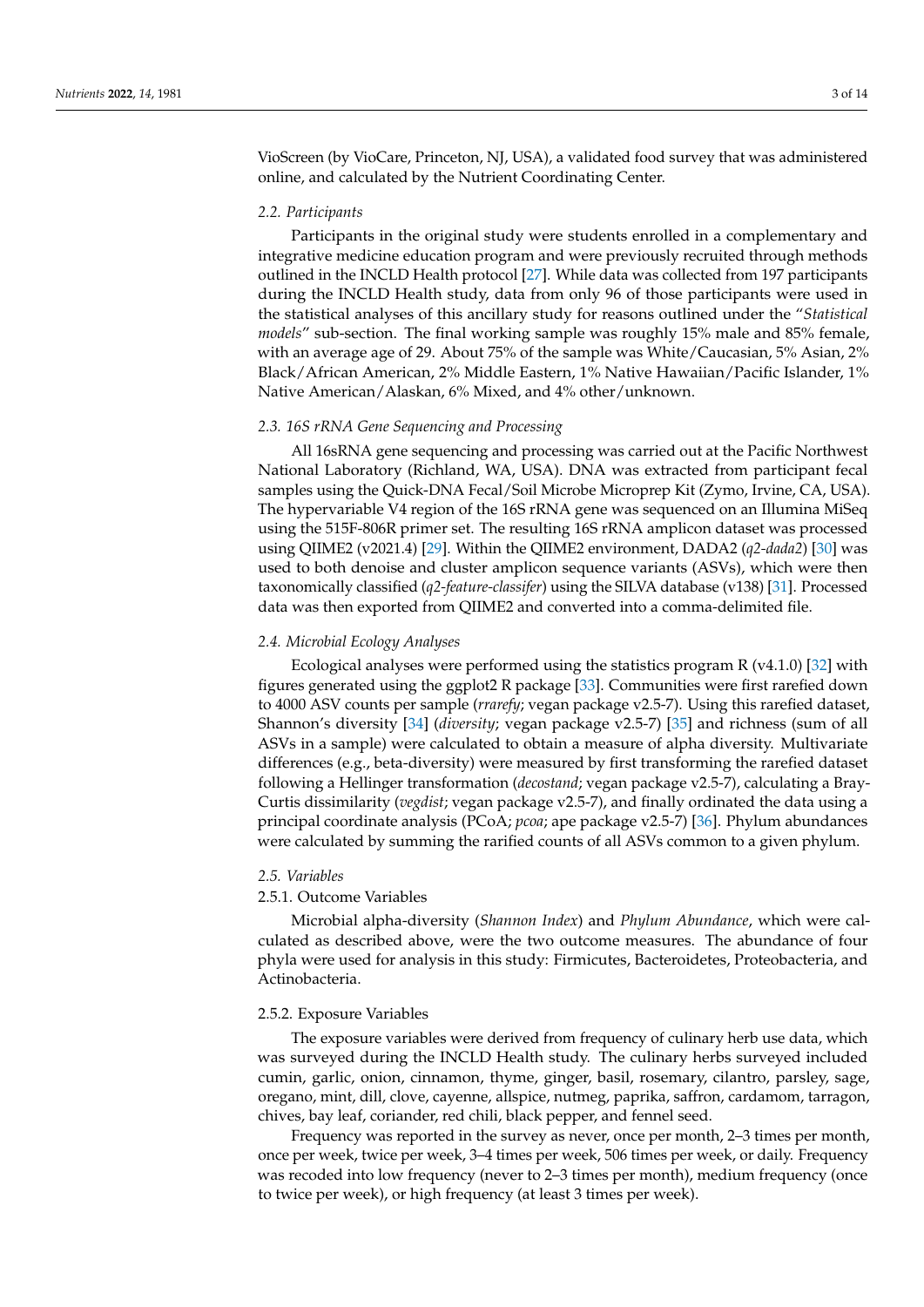Dr. Dukes Phytochemical and Ethnobotanical Database [\[37\]](#page-13-2) was used to identify chemical constituents of culinary herb, the parts per million (PPM) of each constituent, and which constituents had reported antibiotic properties. The Phenol-explorer 3.0 database [\[38](#page-13-3)[,39\]](#page-13-4) was then used to identify which chemical constituents were polyphenols. Following this identification, the culinary herbs were then grouped by certain phytochemical characteristics.

The *Alliums* group contained garlic, onions, chives, and the *Capsaicin* group contained chili pepper, paprika, and cayenne. Herbs containing at least 30,000 PPM of eugenol were grouped together (*Eugenol*) and included allspice, clove, and cinnamon. Two groups of herbs containing polyphenolic compounds were formed: A group with herbs containing over 50,000 PPM polyphenols *(>50,000 PPM Polyphenols*) included clove, cinnamon, fennel seed, thyme, oregano, onion, rosemary; a group with herbs containing over 30,000 PPM polyphenols *(>30,000 PPM Polyphenols*) contained those previously mentioned, as well as ginger, tarragon, cumin, basil, and allspice. Two groups of herbs containing compounds with reported antibiotic properties were formed: A group with herbs containing at least 90,000 PPM of compounds with reported antibiotic properties (>*90,000 PPM Antibiotic*) included clove, cinnamon, fennel seed, thyme, oregano, rosemary, black pepper, nutmeg, and cardamom; A group with herbs containing at least 30,000 PPM of compounds with reported antibiotic properties (>*30,000 PPM Antibiotic*) included those previously mentioned, as well as sage, bay leaf, mint, parsley, cumin, and allspice. The frequency of use of each of these herb groups (high, medium, and low frequency, as previously described) was then used as the exposure variables. Finally, the total number of herbs used with high frequency (*Total High Frequency Herbs*), defined as use at least 3–4 times per week, was used as an additional exposure variable. The final groups were not discrete, as there was some overlap between groups; however, each group was utilized in its own regression.

#### 2.5.3. Adjustment Variables

Adjustment measures included age, sex assigned at birth, race, and ethnicity, grouped as *Demographic Factors*; estimated daily intake of protein, fat, and fiber, grouped as *Dietary Factors*; the total number of supplements used, reported as *Total Supplements*; and the total number of medications used, reported as *Total Medication*.

Regarding demographic information, age was reported continuously; Sex assigned at birth was reported as male, female, or intersex; Ethnicity was reported as either Hispanic or Latino/Latina/LatinX, not Hispanic or Latino/Latina/LatinX, or unknown/not reported; Race was reported as Black or African American, Asian, Middle Eastern, Native Hawaiian or Pacific Islander, American Indian/Alaska Native, White/Caucasian, more than one race, or other/unknown. Any supplements and medications that were currently being used at the time of the baseline INCLD Health visit were reported and the total number of each were calculated. Estimated daily intake of protein, fat, and fiber were all reported in grams (g).

#### *2.6. Statistical Models*

To investigate the association between alpha-diversity and culinary herb use, linear regression models were used: Model 1 includes *Frequency of Use* of a specific culinary herb grouping variable, as described above; Model 2 adjusts for *Demographic Factors*; Model 3 adds adjustment for *Dietary Factors*; Model 4 adds adjustment for *Total Supplements;* Model 5 also adjusts for *Total Medication.* To investigate the association between phylum abundance and culinary herb use, the same Models 2–4 are used as described above.

Data was excluded from statistical analysis for the following purposes: (1) incomplete demographic data; (2) participants reported the combined use of a culinary herb with its matching supplement; for example, if a participant reported using turmeric as a culinary herb and reported using it as a supplement, that participant's data was excluded from statistical analysis; (3) incomplete microbiome analysis data. All regression analyses were performed using SPSS Version 28.0.1.0 (IBM Corp, Armonk, NY, USA) [\[40\]](#page-13-5).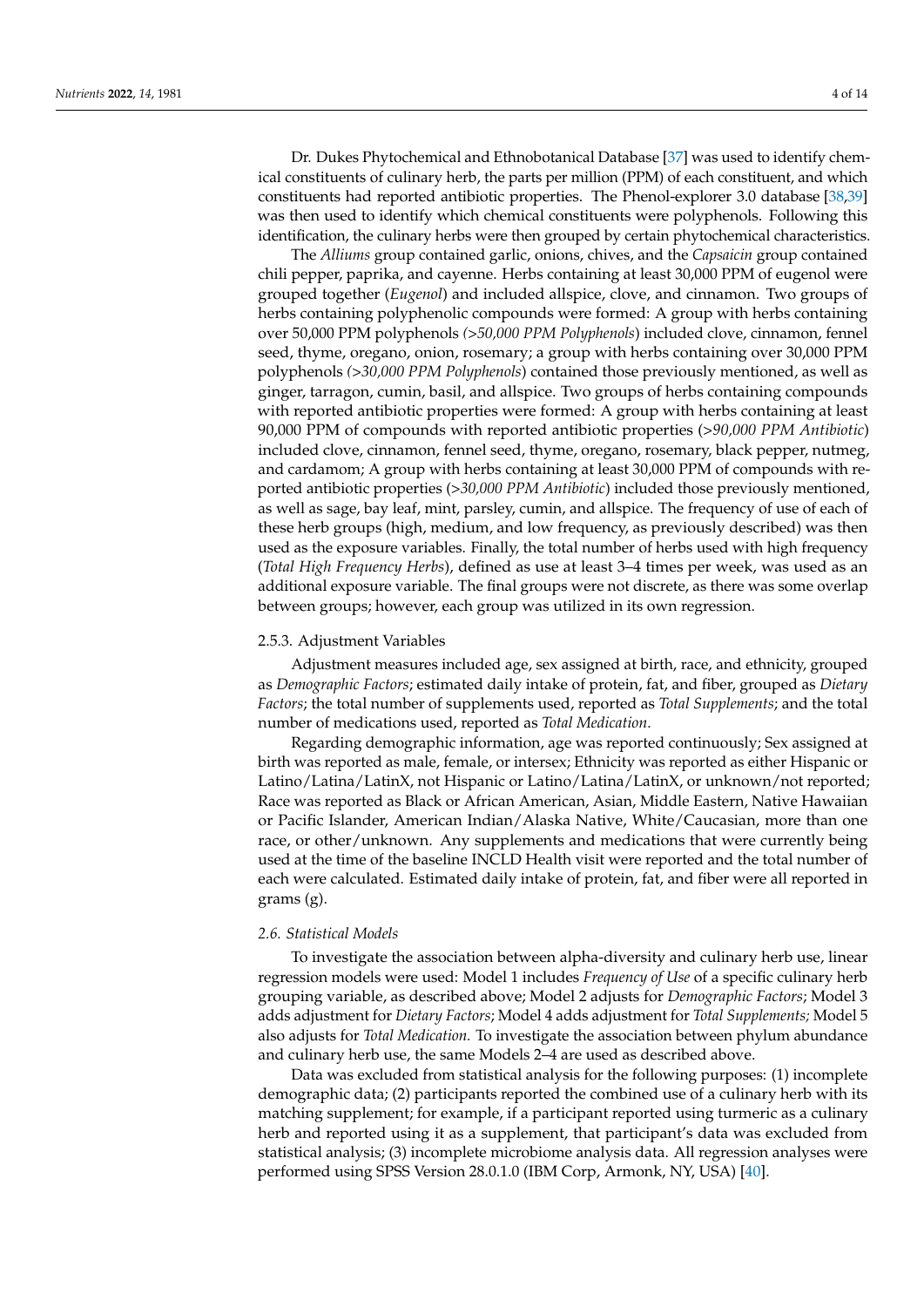# **3. Results**

# *3.1. Descriptive Statistics*

Average values for alpha diversity and phylum abundance are reported in Table [1.](#page-4-0) Baseline characteristics, regarding demographics, medications and supplements used, and intake of dietary factors, are reported in Table [2.](#page-5-0)

<span id="page-4-0"></span>**Table 1.** Characteristics of exposure and outcome variables ( $n = 96$ ).

| Variables                    | Value            |
|------------------------------|------------------|
| <b>Alpha Diversity</b>       | M(SD)            |
| <b>Shannon Index</b>         | 29.34 (6.13)     |
| <b>Phylum Abundance</b>      | M(SD)            |
| <b>Firmicutes</b>            | 2837.28 (398.21) |
| <b>Bacteroidota</b>          | 738.44 (309.27)  |
| Actinobacteria               | 150.59 (172.71)  |
| Proteobacteria               | 181.93 (243.70)  |
| <b>Frequency of Herb Use</b> | M(SD)            |
| Allium                       | 3.86(2.16)       |
| Eugenol                      | 1.87(1.67)       |
| Capsaicin                    | 2.68(1.42)       |
| >30,000 PPM Polyphenol       | 2.43(1.40)       |
| >50,000 PPM Polyphenol       | 2.40(1.54)       |
| >30,000 PPM Antibiotic       | 2.07(0.33)       |
| >90,000 PPM Antibiotic       | 2.55(1.44)       |

Shown are the average values for the frequency of herb use for each herb category used as an exposure variable, as well as the overall average value for Shannon Index and phylum abundance.

#### *3.2. Frequency of Culinary Herb Use*

Black pepper was the most frequently used spice, being used on average about 4 times per week, followed by onion and garlic, which were used on average about 3 to 4 times per week (Figure [1\)](#page-6-0). Cinnamon and ginger were the next most frequently used spices, being used between once to twice per week (Figure [1\)](#page-6-0). All other spices were used on average less than once per week. No spice was used daily, on average (Figure [1\)](#page-6-0). When considering the frequency of use of grouped herb categories, the *Alliums* group was the most frequently used, with an average use of about 2 times per week (Figure [2\)](#page-6-1). Conversely, the *Eugenol* group was the least frequently used, with an average use of about 2–3 times per month (Figure [2\)](#page-6-1).

#### *3.3. Frequency of Culinary Herb Use*

Black pepper was the most frequently used spice, being used on average about 4 times per week, followed by onion and garlic, which were used on average about 3 to 4 times per week (Figure [1\)](#page-6-0). Cinnamon and ginger were the next most frequently used spices, being used between once to twice per week (Figure [1\)](#page-6-0). All other spices were used on average less than once per week. No spice was used daily, on average (Figure [1\)](#page-6-0). When considering the frequency of use of grouped herb categories, the *Alliums* group was the most frequently used, with an average use of about 2 times per week (Figure [2\)](#page-6-1). Conversely, the *Eugenol* group was the least frequently used, with an average use of about 2–3 times per month (Figure [2\)](#page-6-1).

# *3.4. Association between Frequency of Culinary Herb Use and Phylum Abundance*

There were no significant associations observed between any of the exposure variables and Actinobacteria (Table [5\)](#page-7-0) or Bacteroidota abundance (Table [6\)](#page-8-0). However, a significant positive association was observed between Firmicute abundance and frequency of use of herbs in the >30,000 PPM antibiotic category, after adjusting for the total number of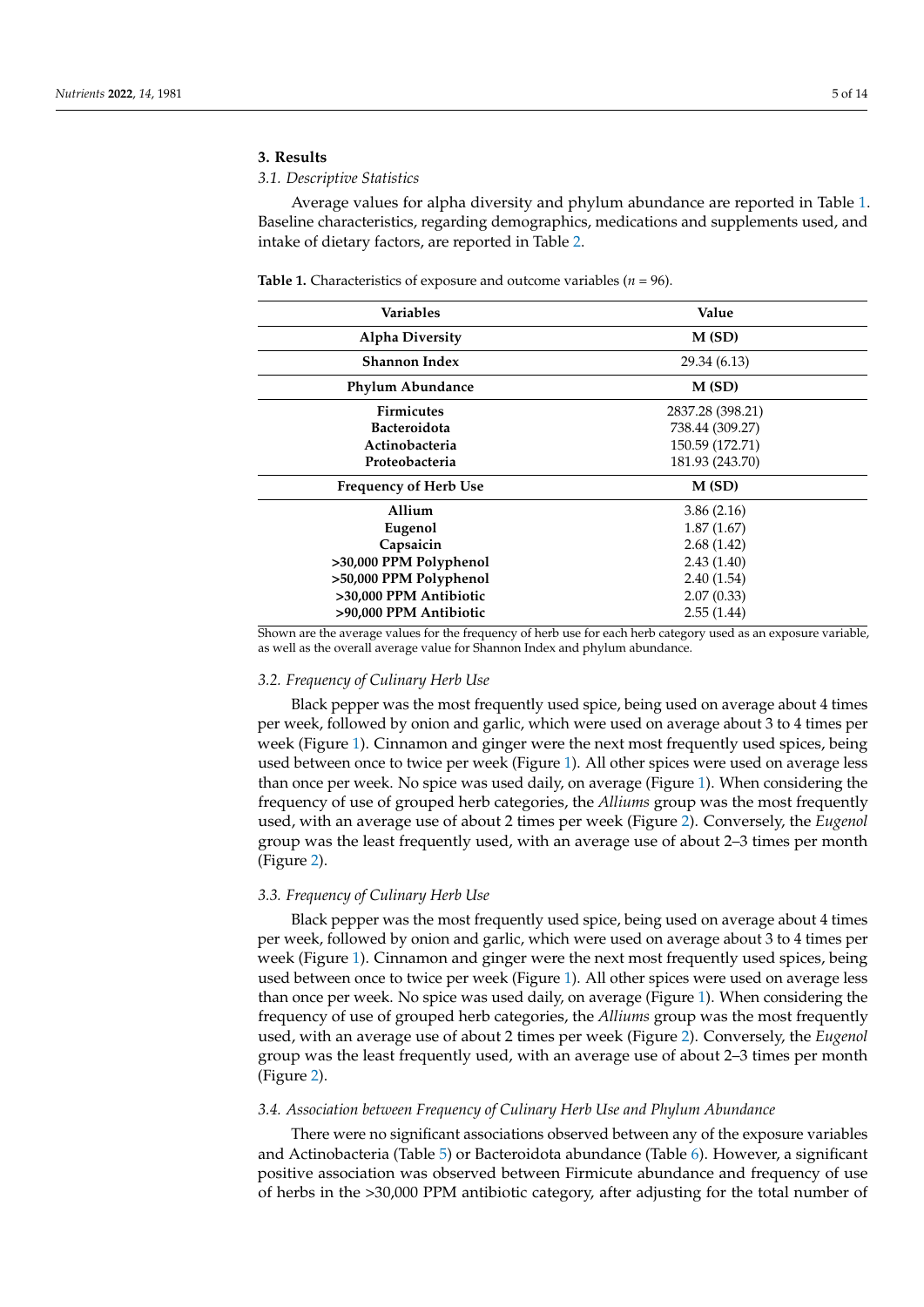supplements and medications used (Table [7\)](#page-8-1), and Firmicute abundance and the of use of herbs in the >90,000 PPM antibiotic category, independent of adjustments (Table [7\)](#page-8-1). Additionally, significant positive associations were observed between Firmicute abundance and frequency of use of herbs in both the >30,000 PPM and >50,000 PPM polyphenol categories (Table [7\)](#page-8-1), and between Firmicute abundance and the total number of herbs used with high frequency (Table [4\)](#page-7-1), independent of adjustments.

| Variable                      | Value              |
|-------------------------------|--------------------|
| Age                           | M(SD)              |
|                               | 29.34 (6.13)       |
| Sex Assigned at Birth         | $n\left(\%\right)$ |
| Male                          | 14 (14.6%)         |
| Female                        | 81 (84.4%)         |
| <b>Intersex</b>               | $1(>1\%)$          |
| Race                          | $n\left(\%\right)$ |
| White/Caucasian               | 75 (78.1%)         |
| Asian                         | $5(5.2\%)$         |
| <b>African American</b>       | 2(2%)              |
| <b>Middle Eastern</b>         | 2(2%)              |
| Native Hawaiian/Pacific       |                    |
| <b>Islander</b>               | $1(1\%)$           |
| American Native/Alaska        | $1(1\%)$           |
| <b>Native</b>                 |                    |
| <b>Mixed</b>                  | $6(6.3\%)$         |
| Other/Unknown                 | $4(4.2\%)$         |
| Ethnicity                     | $n\left(\%\right)$ |
| Hispanic/LatinX               | $9(9.4\%)$         |
| Non-Hispanic/LatinX           | 83 (86.5%)         |
| Unknown                       | $4(4.2\%)$         |
| <b>Dietary Factors</b>        | M(SD)              |
| Est. daily fat intake (g)     | 80.6 (37.5)        |
| Est. daily protein intake (g) | 64.7 (30.7)        |
| Est. daily fiber intake (g)   | 27.2 (10.8)        |
| <b>Medications</b>            | M(SD)              |
| <b>Total Used</b>             | 0.6(1.0)           |
| Supplements                   | M(SD)              |
| <b>Total Used</b>             | 5.7(4.9)           |

<span id="page-5-0"></span>**Table 2.** Characteristics of study participants (*n* = 96).

Shown are the demographic factors (sex, age, race, ethnicity), dietary factors (estimated daily intake of fat, protein, and fiber in grams), and medication and supplement usage associated with study participants.

Significant inverse associations were observed between Proteobacteria abundance and frequency of use for herbs the >30,000 PPM polyphenol category, after adjusting for dietary factors (Table [8\)](#page-8-2); Non-significant inverse trends (*p*-values > 0.1) were observed in Models 1, 2, and 4. This same pattern was detected between Proteobacteria abundance and total number of herbs used with high frequency (Table [3\)](#page-7-2). Significant inverse associations were also observed between Proteobacteria abundance and frequency of use for herbs the >50,000 PPM polyphenol category and >90,000 PPM antibiotic category, independent of adjustments (Table [8\)](#page-8-2).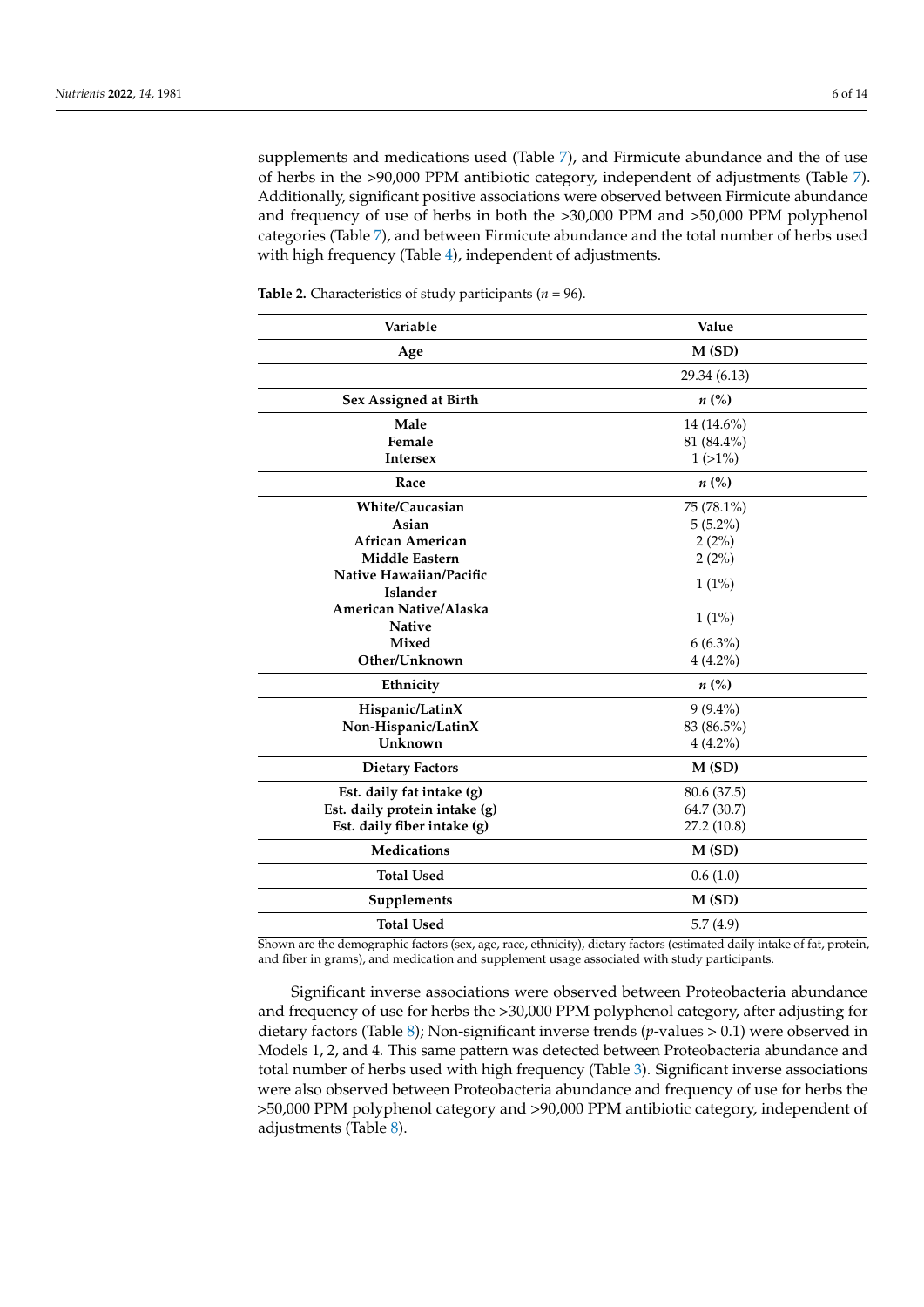<span id="page-6-0"></span>

**Figure 1.** Average frequencies of culinary herb and spice use. Shown are the average frequencies of culinary herb and spice use with standard error bars, ranging from: Never, once per month, 2 to 3 times per month, once per week, twice per week, 3 to 4 times per week, and 5 to 6 times per week. No herbs averaged daily use. Herbs are displayed from least frequently used (top) to most frequently used (bottom).

<span id="page-6-1"></span>

**Figure 2.** Average frequencies of culinary herb use by phytochemical grouping. Shown are the **Figure 2.** Average frequencies of culinary herb use by phytochemical grouping. Shown are the average frequencies of culinary herb and spice use with standard error bars, ranging from: Never, once per month, 2 to 3 times per month, once per week, twice per week, 3 to 4 times per week, and 5 *3.3. Association between Frequency of Culinary Herb Use and Alpha Diversity*  to 6 times per week. No herb groups averaged daily use.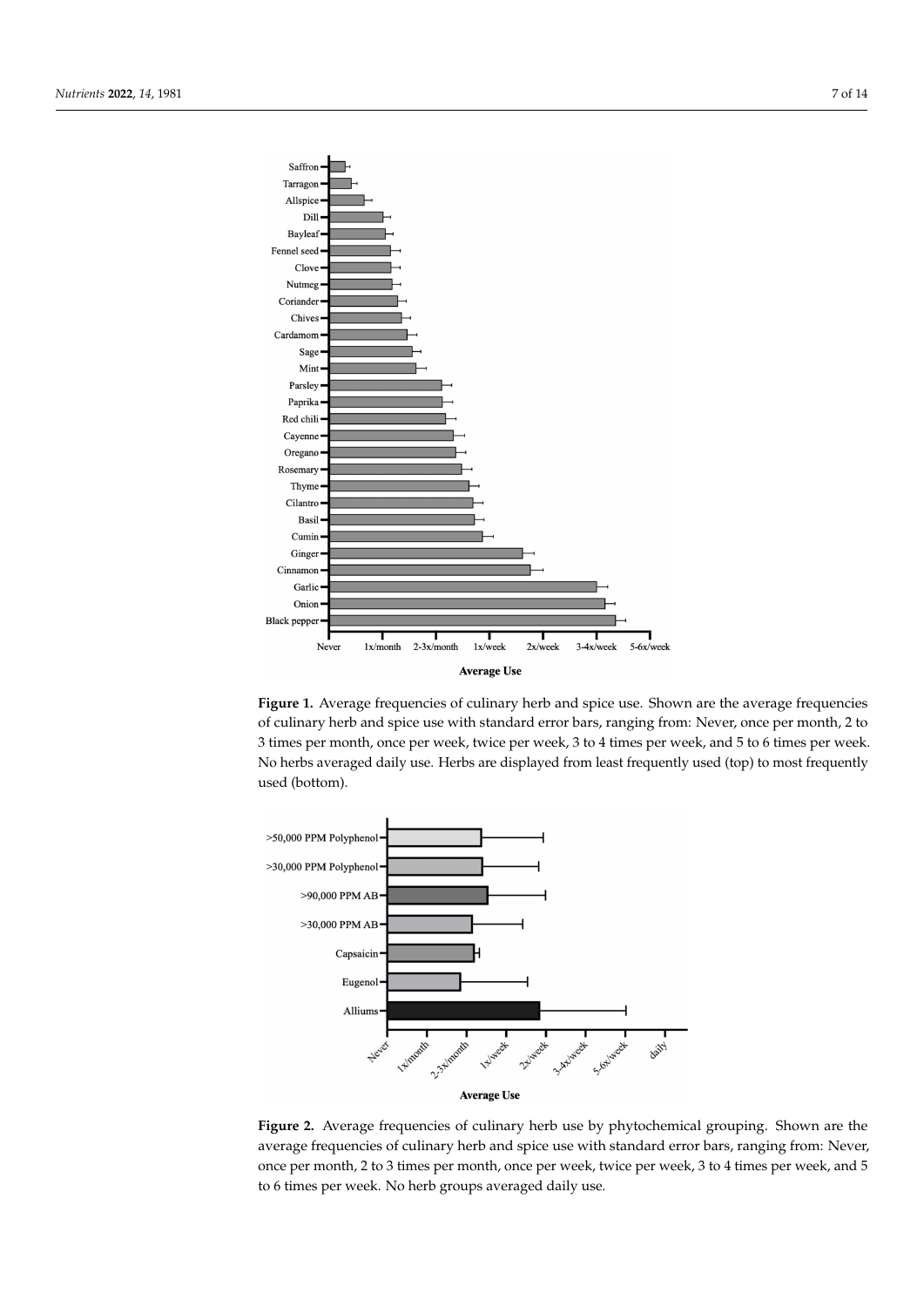| Exposure:<br>Freq. of Use | Allium            | Capsaicin         | Eugenol           | Antibiotic<br>>30.000 PPM | Antibiotic<br>>90.000 PPM | Polyphenol<br>>30,000 PPM | Polyphenol<br>>50.000 PPM |
|---------------------------|-------------------|-------------------|-------------------|---------------------------|---------------------------|---------------------------|---------------------------|
|                           | $\beta$ (CI)      | $\beta$ (CI)      | $\beta$ (CI)      | $\beta$ (CI)              | $\beta$ (CI)              | $\beta$ (CI)              | $\beta$ (CI)              |
|                           | $p$ -Value        | <i>p</i> -Value   | <i>p</i> -Value   | $p$ -Value                | <i>p</i> -Value           | <i>p</i> -Value           | <i>p</i> -Value           |
| Model 1                   | $-0.067$          | 0.009             | 0.015             | 0.079                     | 0.136                     | 0.056                     | $-0.054$                  |
|                           | $(-0.068, 0.035)$ | $(-0.063, 0.068)$ | $(-0.054, 0.062)$ | $(-0.037, 0.082)$         | $(-0.021, 0.107)$         | $(-0.047, 0.83)$          | $(-0.076, 0.044)$         |
|                           | 0.517             | 0.931             | 0.888             | 0.446                     | 0.187                     | 0.587                     | 0.6                       |
| Model 2                   | $-0.042$          | 0.018             | 0.039             | 0.104                     | 0.135                     | 0.048                     | $-0.042$                  |
|                           | $(-0.065, 0.043)$ | $(-0.059, 0.071)$ | $(-0.048, 0.070)$ | $(-0.030, 0.090)$         | $(-0.021, 0.106)$         | $(-0.050, 0.082)$         | $(-0.073, 0.049)$         |
|                           | 0.696             | 0.858             | 0.709             | 0.32                      | 0.189                     | 0.646                     | 0.69                      |
| Model 3                   | $-0.055$          | $-0.078$          | $-0.048$          | 0.063                     | 0.109                     | 0.044                     | $-0.109$                  |
|                           | $(-0.068, 0.041)$ | $(-0.094, 0.045)$ | $(-0.076, 0.049)$ | $(-0.047, 0.0.79)$        | $(-0.031, 0.099)$         | $(-0.057, 0.085)$         | $(-0.098, 0.033)$         |
|                           | 0.614             | 0.477             | 0.667             | 0.576                     | 0.296                     | 0.693                     | 0.33                      |
| Model 4                   | $-0.045$          | $-0.094$          | $-0.041$          | 0.066                     | 0.119                     | 0.036                     | $-0.109$                  |
|                           | $(-0.067, 0.044)$ | $(-0.101, 0.041)$ | $(-0.077, 0.054)$ | $(-0.047, 0.063)$         | $(-0.029, 0.104)$         | $(-0.062, 0.085)$         | $(-0.099, 0.035)$         |
|                           | 0.688             | 0.403             | 0.725             | 0.564                     | 0.266                     | 0.754                     | 0.342                     |

<span id="page-7-2"></span>**Table 3.** Association between frequency of culinary herb use and Shannon Index.

Shown are the beta coefficients and *p*-values associated with each regression model. Model 1: Exposure variable (frequency of culinary herb use); Model 2: Model 1 + Demographic factors; Model 3: Model 2 + Dietary factors; Model 4: Model 3 + Total number of supplements and medications used.

<span id="page-7-1"></span>**Table 4.** Association between total number of herbs used with high frequency and outcome variables.

| Exposure:<br>Freq. of Use | Shannon<br>Index                       | <b>Firmicutes</b>                 | <b>Bacteroidota</b>                 | Proteobacteria                                | Actinobacteria                       |
|---------------------------|----------------------------------------|-----------------------------------|-------------------------------------|-----------------------------------------------|--------------------------------------|
|                           | $\beta$ (CI)                           | $\beta$ (CI)                      | $\beta$ (CI)                        | $\beta$ (CI)                                  | $\beta$ (CI)                         |
|                           | <i>p</i> -Value                        | <i>v</i> -Value                   | <i>p</i> -Value                     | <i>p</i> -Value                               | <i>v</i> -Value                      |
| Model 1                   | 0.042                                  | 0.289                             | $-0.154$                            | $-0.194$                                      | $-0.037$                             |
|                           | $(-0.012, 0.018)$                      | (11.2, 59.2)                      | $(-33.8, 4.6)$                      | $(-29.5, 0.572)$                              | $(-12.8, 8.9)$                       |
|                           | 0.684                                  | $0.004$ **                        | 0.135                               | 0.059                                         | 0.725                                |
| Model 2                   | 0.046                                  | 0.286                             | $-0.153$                            | $-0.198$                                      | $-0.029$                             |
|                           | $(-0.012, 0.018)$                      | (9.50, 59.7)                      | $(-34.0, 5.8)$                      | $(-30.4, 0.940)$                              | $(-12.6, 9.0)$                       |
|                           | 0.66                                   | $0.007**$                         | 0.152                               | 0.064                                         | 0.783                                |
| Model 3                   | $-0.022$<br>$(-0.018, 0.014)$<br>0.842 | 0.301<br>(9.0, 63.9)<br>$0.009**$ | $-0.137$<br>$(-34.1, 9.8)$<br>0.243 | $-0.235$<br>$(-34.9,$<br>$-0.590$<br>$0.044*$ | $-0.015$<br>$(-13.3, 10.5)$<br>0.897 |
| Model 4                   | $-0.021$                               | 0.294                             | $-0.145$                            | $-0.216$                                      | $-0.005$                             |
|                           | $(-0.018, 0.015)$                      | (8.4, 62.2)                       | $(-35.3, 9.5)$                      | $(-32.8, 0.462)$                              | $(-13.0, 11.2)$                      |
|                           | 0.855                                  | $0.009**$                         | 0.223                               | 0.055                                         | 0.968                                |

Shown are the beta coefficients and *p*-values associated with each regression model. Model 1: Exposure variable (frequency of culinary herb use); Model 2: Model 1 + Demographic factors; Model 3: Model 2 + Dietary factors; Model 4: Model 3 + Total number of supplements and medications used. \* *p*-value < 0.05; \*\* *p*-value < 0.01.

<span id="page-7-0"></span>**Table 5.** Association between frequency of culinary herb use and Actinobacteria abundance.

| Exposure:<br>Freq. of Use | <b>Allium</b>     | Capsaicin         | Eugenol           | Antibiotic<br>>30.00 PPM | Antibiotic<br>>30.000 PPM | Polyphenol<br>>90,000 PPM | Polyphenol<br>>50,000 PPM |
|---------------------------|-------------------|-------------------|-------------------|--------------------------|---------------------------|---------------------------|---------------------------|
|                           | $\beta$ (CI)      | $\beta$ (CI)      | $\beta$ (CI)      | $\beta$ (CI)             | $\beta$ (CI)              | $\beta$ (CI)              | $\beta$ (CI)              |
|                           | <i>p</i> -Value   | <i>p</i> -Value   | <i>p</i> -Value   | <i>p</i> -Value          | <i>p</i> -Value           | <i>p</i> -Value           | <i>p</i> -Value           |
| Model 1                   | $-0.044$          | $-0.017$          | $-0.033$          | $-0.077$                 | $-0.102$                  | $-0.119$                  | 0.032                     |
|                           | $(-46.61, 30.06)$ | $(-52.64, 44.46)$ | $(-48.98, 36.55)$ | $(-60.72, 27.69)$        | (-71.35, 24.04)           | $(-77.05, 20.34)$         | $(-37.79, 51.77)$         |
|                           | 0.669             | 0.867             | 0.773             | 0.46                     | 0.327                     | 0.251                     | 0.757                     |
| Model 2                   | 0.01              | $-0.015$          | 0.039             | $-0.03$                  | $-0.107$                  | $-0.09$                   | 0.059                     |
|                           | $(-37.12, 40.80)$ | $(-50.68, 43.68)$ | $(-35.09, 51.13)$ | $(-50.23, 37.31)$        | (-71.48, 21.53)           | $(-69.94, 26.03)$         | $(-31.25, 57.07)$         |
|                           | 0.926             | 0.883             | 0.713             | 0.771                    | 0.289                     | 0.379                     | 0.563                     |
| Model 3                   | $-0.001$          | 0.01              | 0.071             | $-0.031$                 | $-0.112$                  | $-0.12$                   | 0.072                     |
|                           | $(-40.83, 40.40)$ | (-49.57, 54.39)   | $(-32.31, 61.68)$ | $(-55.23, 41.75)$        | (-74.56, 22.32)           | $(-83.90, 21.70)$         | $(-33.30, 64.43)$         |
|                           | 0.992             | 0.927             | 0.536             | 0.783                    | 0.287                     | 0.287                     | 0.528                     |
| Model 4                   | $-0.002$          | 0.024             | 0.095             | $-0.033$                 | $-0.105$                  | $-0.106$                  | 0.083                     |
|                           | $(-41.70, 40.99)$ | $(-47.70, 58.99)$ | $(-29.78, 69.31)$ | $(-55.46, 42.46)$        | (-74.38, 25.54)           | $(-82.87, 26.36)$         | $(-31.77, 67.81)$         |
|                           | 0.986             | 0.834             | 0.43              | 0.792                    | 0.334                     | 0.36                      | 0.474                     |

Shown are the beta coefficients and *p*-values associated with each regression model. Model 1: Exposure variable (frequency of culinary herb use); Model 2: Model 1 + Demographic factors; Model 3: Model 2 + Dietary factors; Model 4: Model 3 + Total number of supplements and medications used.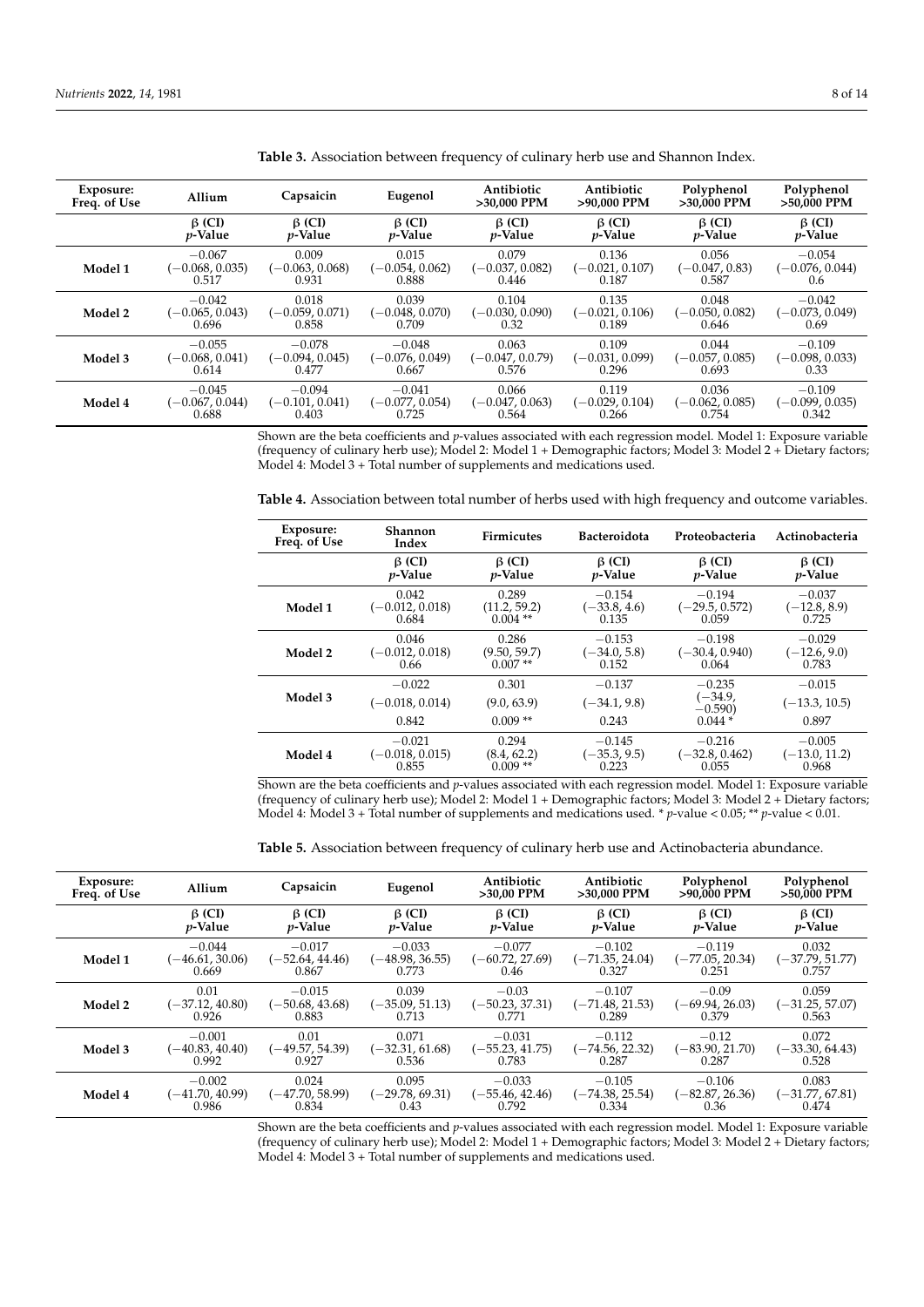| Exposure:<br>Freq. of Use | Allium            | Capsaicin          | Eugenol            | Antibiotic<br>>30,000 PPM | Antibiotic<br>>90.000 PPM | Polyphenol<br>>30,000 PPM | Polyphenol<br>>50.000 PPM |
|---------------------------|-------------------|--------------------|--------------------|---------------------------|---------------------------|---------------------------|---------------------------|
|                           | $\beta$ (CI)      | $\beta$ (CI)       | $\beta$ (CI)       | $\beta$ (CI)              | $\beta$ (CI)              | $\beta$ (CI)              | $\beta$ (CI)              |
|                           | $p$ -Value        | <i>p</i> -Value    | <i>p</i> -Value    | $p$ -Value                | <i>p</i> -Value           | <i>p</i> -Value           | <i>p</i> -Value           |
| Model 1                   | $-0.067$          | $-0.164$           | $-0.046$           | $-0.135$                  | $-0.087$                  | $-0.13$                   | $-0.067$                  |
|                           | $(-81.07, 56.26)$ | $(-155.98, 16.58)$ | $(-93.79, 59.26)$  | $(-126.90, 30.64)$        | (-121.66, 49.39)          | $(-142.59, 31.56)$        | $(-106.24, 53.87)$        |
|                           | 0.517             | 0.113              | 0.655              | 0.191                     | 0.404                     | 0.209                     | 0.518                     |
| Model 2                   | $-0.042$          | $-0.171$           | $-0.054$           | $-0.124$                  | $-0.074$                  | $-0.125$                  | $-0.061$                  |
|                           | $(-92.79, 51.68)$ | $(-158.38, 14.22)$ | $(-100.00, 60.02)$ | $(-132.96, 28.18)$        | $(-117.66, 55.68)$        | $(-141.26, 36.43)$        | $(-105.67, 58.35)$        |
|                           | 0.696             | 0.101              | 0.621              | 0.253                     | 0.497                     | 0.238                     | 0.568                     |
| Model 3                   | $-0.055$          | $-0.157$           | $-0.015$           | $-0.106$                  | $-0.053$                  | $-0.118$                  | $-0.025$                  |
|                           | $(-89.54, 61.65)$ | $(-161.90, 29.66)$ | $(-93.28, 82.15)$  | $(-136.83, 42.75)$        | $(-112.84, 68.56)$        | $(-145.72, 51.50)$        | $(-101.10, 81.31)$        |
|                           | 0.614             | 0.174              | 0.9                | 0.364                     | 0.629                     | 0.31                      | 0.83                      |
| Model 4                   | $-0.045$          | $-0.16$            | $-0.032$           | $-0.128$                  | $-0.064$                  | $-0.127$                  | $-0.032$                  |
|                           | $(-93.48, 60.67)$ | $(-165.91, 31.08)$ | $(-104.71, 80.83)$ | $(-138.61, 43.00)$        | $(-120.34, 66.80)$        | (-152.21, 51.70)          | $(-105.68, 80.64)$        |
|                           | 0.688             | 0.177              | 0.799              | 0.298                     | 0.571                     | 0.292                     | 0.79                      |

<span id="page-8-0"></span>**Table 6.** Association between frequency of culinary herb use and Bacteroidota abundance.

Shown are the beta coefficients and *p*-values associated with each regression model. Model 1: Exposure variable (frequency of culinary herb use); Model 2: Model 1 + Demographic factors; Model 3: Model 2 + Dietary factors; Model 4: Model 3 + Total number of supplements and medications used.

<span id="page-8-1"></span>**Table 7.** Association between frequency of culinary herb use and Firmicute abundance.

| Exposure:<br>Freq. of Use | Allium.          | Capsaicin        | Eugenol          | Antibiotic<br>>30,000 PPM | Antibiotic<br>>90,000 PPM | Polyphenol<br>>30,000 PPM | Polyphenol<br>>50,000 PPM |
|---------------------------|------------------|------------------|------------------|---------------------------|---------------------------|---------------------------|---------------------------|
|                           | $\beta$ (CI)     | $\beta$ (CI)     | $\beta$ (CI)     | $\beta$ (CI)              | $\beta$ (CI)              | $\beta$ (CI)              | $\beta$ (CI)              |
|                           | <i>p</i> -Value  | <i>v</i> -Value  | <i>p</i> -Value  | <i>p</i> -Value           | <i>p</i> -Value           | <i>v</i> -Value           | <i>p</i> -Value           |
| Model 1                   | 0.113            | 0.195            | 0.127            | 0.198                     | 0.347                     | 0.255                     | 0.279                     |
|                           | $(-39.3, 136.6)$ | $(-3.5, 216.1)$  | (–37.2, 158.5)   | $(-1.7, 198.7)$           | (78.2, 275.0)             | (26.3, 214.7)             | (44.8, 261.9)             |
|                           | 0.275            | 0.058            | 0.221            | 0.054                     | $0.001**$                 | $0.013*$                  | $0.006**$                 |
| Model 2                   | 0.106            | 0.198            | 0.114            | 0.192                     | 0.342                     | 0.247                     | 0.272                     |
|                           | $(-48.2, 139.2)$ | $(-4.3, 219.2)$  | $(-48.8, 158.4)$ | $(-8.5, 199.3)$           | (71.4, 276.6)             | (19.1, 214.4)             | (37.4, 261.8)             |
|                           | 0.337            | 0.059            | 0.296            | 0.071                     | $0.001**$                 | $0.020*$                  | $0.010*$                  |
| Model 3                   | 0.101            | 0.221            | 0.084            | 0.193                     | 0.33                      | 0.284                     | 0.327                     |
|                           | $(-53.9, 140.6)$ | $(-18.3, 227.7)$ | (-72.6, 153.3)   | $(-4.3, 224.2)$           | (61.8, 274.4)             | (27.6, 241.2)             | (57.7, 301.8)             |
|                           | 0.378            | 0.059            | 0.479            | 0.094                     | $0.002$ **                | $0.014*$                  | $0.004$ **                |
| Model 4                   | 0.131            | 0.142            | 0.089            | 0.225                     | 0.302                     | 0.266                     | 0.286                     |
|                           | $(-38.7, 151.0)$ | $(-44.9, 199.6)$ | $(-72.2, 157.1)$ | (0.86, 222.2)             | (46.0, 262.1)             | (18.4, 233.2)             | (34.6, 279.5)             |
|                           | 0.242            | 0.212            | 0.463            | $0.048*$                  | $0.006$ **                | $0.022*$                  | $0.013*$                  |

Shown are the beta coefficients and *p*-values associated with each regression model. Model 1: Exposure variable (frequency of culinary herb use); Model 2: Model 1 + Demographic factors; Model 3: Model 2 + Dietary factors; Model 4: Model 3 + Total number of supplements and medications used. \* *p*-value < 0.05; \*\* *p*-value < 0.01.

<span id="page-8-2"></span>**Table 8.** Association between frequency of culinary herb use and Proteobacteria abundance.

| Exposure:<br>Freq. of Use | Allium                     | Capsaicin                       | Eugenol                         | Antibiotic<br>>30,000 PPM       | Antibiotic<br>>90,000 PPM       | Polyphenol<br>>30,000 PPM       | Polyphenol<br>>50,000 PPM       |
|---------------------------|----------------------------|---------------------------------|---------------------------------|---------------------------------|---------------------------------|---------------------------------|---------------------------------|
|                           | $\beta$ (CI)<br>$p$ -Value | $\beta$ (CI)<br><i>p</i> -Value | $\beta$ (CI)<br><i>p</i> -Value | $\beta$ (CI)<br><i>p</i> -Value | $\beta$ (CI)<br><i>p</i> -Value | $\beta$ (CI)<br><i>p</i> -Value | $\beta$ (CI)<br><i>p</i> -Value |
| Model 1                   | $-0.057$                   | $-0.091$                        | $-0.102$                        | $-0.141$<br>(-104.81,           | $-0.347$<br>(–143.73,           | $-0.193$                        | $-0.258$<br>$(-140.21,$         |
|                           | $(-69.05, 39.07)$          | (–98.67, 37.79)                 | $(-89.96, 30.15)$               | 19.05)                          | $-19.82$                        | $(-132.80, 2.99)$               | $-18.03$                        |
|                           | 0.583                      | 0.378                           | 0.325                           | 0.072                           | $0.010**$                       | 0.061                           | $0.012*$                        |
|                           | $-0.037$                   | $-0.087$                        | $-0.099$                        | $-0.137$                        | $-0.342$                        | $-0.203$                        | $-0.262$                        |
| Model 2                   | $(-67.29, 47.57)$          | $(-98.39, 40.25)$               | $(-92.27, 34.40)$               | (-105.61,<br>22.36)             | (–147.92,<br>$-19.74$           | $(-137.90, 1.36)$               | $(-143.44,$<br>$-17.42$         |
|                           | 0.734                      | 0.407                           | 0.366                           | 0.199                           | $0.011*$                        | 0.055                           | $0.013*$                        |
|                           | $-0.038$                   | $-0.11$                         | $-0.113$                        | $-0.189$                        | $-0.227$                        | $-0.257$                        | $-0.326$                        |
| Model 3                   | $(-70.01, 50.09)$          | $(-113.10,$<br>39.90)           | $-120.49$ ,<br>36.14)           | (-128.23,<br>13.17)             | (–152.76,<br>$-19.71$           | $(-164.08,$<br>$-11.1)$         | $(-169.30,$<br>$-30.88$         |
|                           | 0.742                      | 0.344                           | 0.344                           | 0.109                           | $0.012*$                        | $0.025*$                        | $0.005$ **                      |
|                           | $-0.063$                   | $-0.048$                        | $-0.098$                        | $-0.191$                        | $-0.225$                        | $-0.201$                        | $-0.311$                        |
| Model 4                   | $(-74.68, 41.29)$          | $(-90.86, 59.93)$               | $(-98.41, 40.78)$               | $(-125.60, 9.73)$               | (-137.05,<br>$-3.03$            | $(-143.45, 8.16)$               | $(-162.44,$<br>$-28.34$         |
|                           | 0.568                      | 0.673                           | 0.413                           | 0.092                           | $0.041*$                        | 0.078                           | $0.006$ **                      |

Shown are the beta coefficients and *p*-values associated with each regression model. Model 1: Exposure variable (frequency of culinary herb use); Model 2: Model 1 + Demographic factors; Model 3: Model 2 + Dietary factors; Model 4: Model 3 + Total number of supplements and medications used. \* *p*-value < 0.05; \*\* *p*-value < 0.01.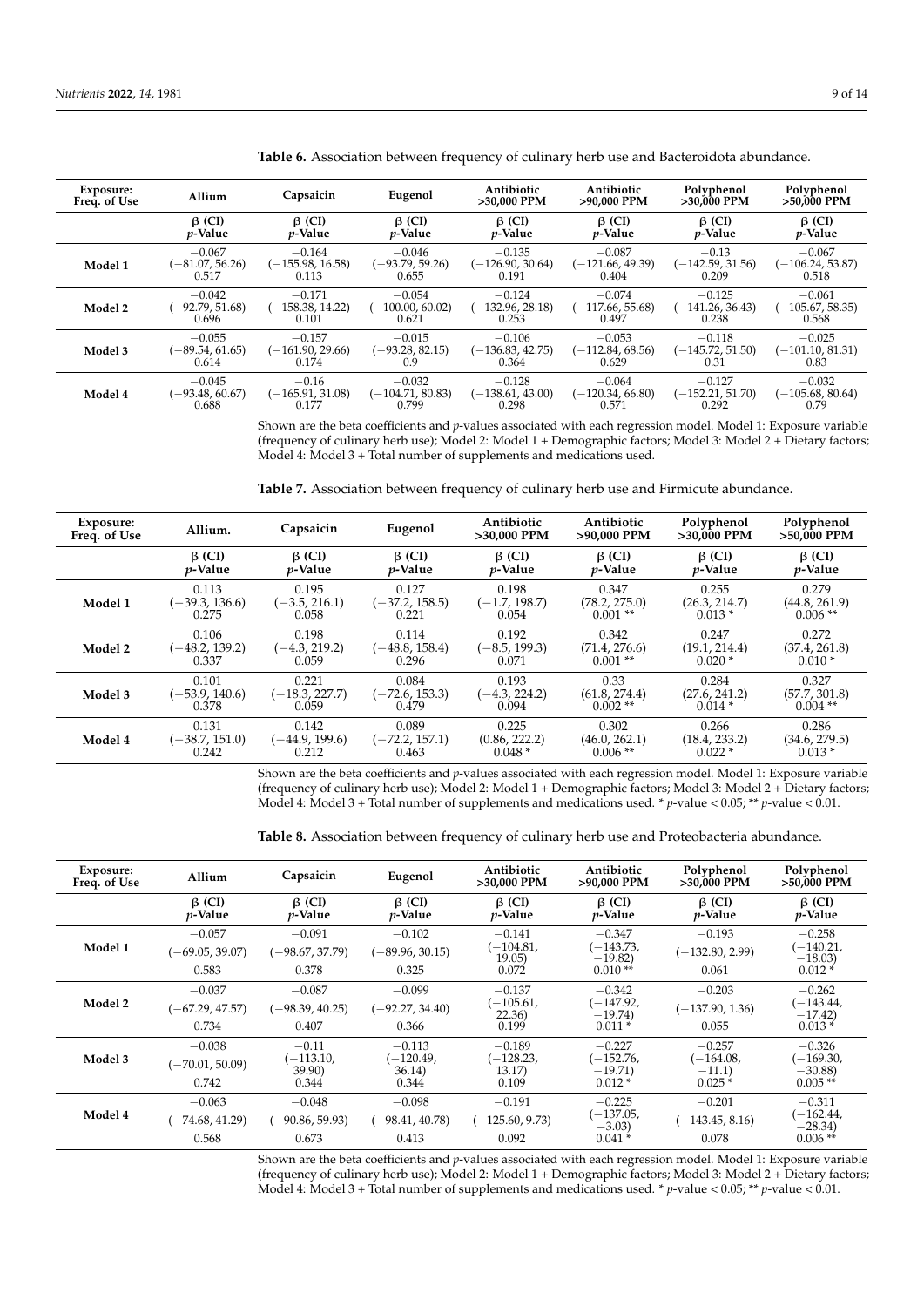# **4. Discussion**

This secondary data analysis of the INCLD Health cohort aimed to evaluate associations between the frequency of culinary herb use and microbiome diversity and phylum abundance. Our results indicate that the frequency of culinary herb use, particularly herbs with high phenolic content, as well as the total number of herbs used with high frequency, may be associated with changes in Firmicute and Proteobacteria abundance.

Polyphenols are metabolized by numerous gut microbes and thus act as prebiotics to certain taxa, such as commensal *Roseburia* spp., *Faecalibacterium* spp., *Lactobacillus* spp., which belong to the Firmicutes phylum [\[13\]](#page-12-1). While polyphenols can act as prebiotics for commensal bacteria, they many also interfere with virulence factors present in certain pathogenic bacteria, many of which are from the Proteobacteria phylum. For example, polyphenols from various sources decreased quorum sensing activity, motility, and biofilm formation of *Pseudomonas aeruginosa* [\[41,](#page-13-6)[42\]](#page-13-7). Several polyphenols have also been shown to directly interfere with membrane-bound ATP synthase activity on *Escherichia coli* [\[43–](#page-13-8)[45\]](#page-13-9), thus disrupting energy production by these bacteria. It is possible these mechanisms may contribute to the associative patterns observed in this study, in which the frequency of high polyphenol-containing herb use was positively associated with Firmicute abundance and negatively associated with Proteobacteria abundance.

Clinical investigations into the impacts of polyphenol-based interventions further support the associative patterns observed in this study between high polyphenol-containing herbs and Firmicute and Proteobacteria abundance. When a polyphenol rich diet was administered to individuals with increased gut permeability [\[46\]](#page-13-10), for example, serum metabolites of polyphenol catabolism were positively associated with bacteria in the order Clostridiales, as well as in the genera *Roseburia, Butyricicoccus and Faecalibacterium*, all of which are included in the Firmicutes phylum. Additionally, an inverse association was present between polyphenol-derived serum metabolites and the Proteobacteria of the genera *Desulfovibrio* and *Enterobacteriaceae* [\[46\]](#page-13-10). At the phylum level, a polyphenolrich diet in individuals at high risk for cardiometabolic disorders resulted in increased Firmicutes abundance, as well an increase in members of the Clostridial cluster IV [\[47\]](#page-13-11). Similarly, a separate study observed that the administration of red wine polyphenols were associated with increases in Firmicutes phylum members, such as *Lactobacillus, Roseburia, Feacalibacterium,* and decrease in Proteobacteria phylum members, such as *Escherichia coli* and *Enterobacter* spp. [\[48\]](#page-13-12), within fecal samples of study participants. Regarding the use of herbs specifically, independent of phenolic content, the administration of a multi-herb formula in adults with digestive disorders resulted in increased *Lactobacillus, Clostridium,* and *Faecalibacterium prausnitzii*; all members of the Firmicutes phylum [\[22\]](#page-12-9).

A similar pattern of association was also observed between the frequency of herbs in the antibiotic categories, particularly those in the >90,000 PPM antibiotic category, and Firmicutes and Proteobacteria abundance. Studies looking specifically at the impact of select herbs on the gut microbiome reveal that some might perhaps reduce the abundance of opportunistic pathogens while increasing the abundance of commensal bacteria. Oregano, for example, contains numerous compounds reported to have antibiotic properties (thymol, carvacrol, p-cymene, y-terpinene, etc.) [\[37\]](#page-13-2). Oregano has been shown in vivo to reduce *Streptococcus* sp. and increase *Enterococcus* sp. when used in powdered form [\[49\]](#page-13-13), and increase *Lactobacillus* sp., *Clostridium* sp., and the Firmicutes phylum when used in essential oil form [\[50\]](#page-13-14). Additionally, oregano use resulted in decreased opportunistically pathogenic members of the Proteobacteria phylum, such as the *Klebsiella* and *Proteus* genera [\[49\]](#page-13-13). Comparable results were observed with other herbs in the >90,000 PPM antibiotic category, or their constituents, demonstrating in previous studies an ability to increase commensal bacteria from the Firmicutes phylum and decrease opportunistically pathogenic bacteria from the Firmicutes and/or Proteobacteria phyla [\[19](#page-12-6)[,51–](#page-13-15)[54\]](#page-13-16).

It is important to note, however, that there was overlap between the herbs in the antibiotic and polyphenol categories, as some herbs contained high quantities of both. Since these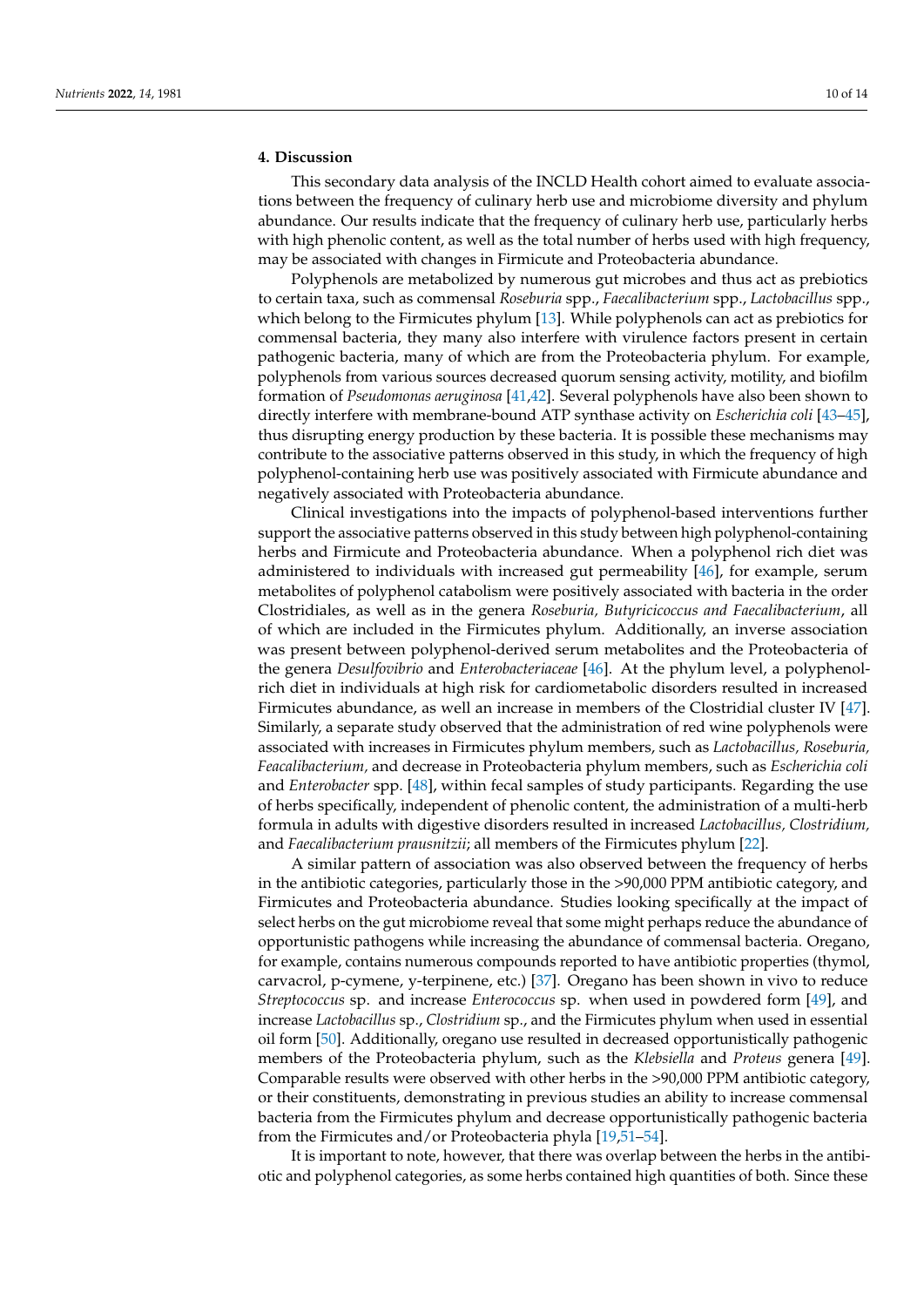were not discrete categories, the observed positive association with Firmicute abundance may be an artifact of using herbs that also contain high quantities of polyphenols.

The pattern of positive association with Firmicute abundance, independent of adjustments, and inverse association with Proteobacteria abundance, after adjusting for dietary factors, was also observed for the total number of herbs used with high frequency. This category was originally included to investigate whether associations between frequency of culinary herb use and microbiome outcomes were due to the total number of different unique herbs used with high frequency, as opposed to specific biochemical profiles. Indeed, Macdonald et al. [\[55\]](#page-13-17), previously described alpha diversity to be impacted by the consumption of 30 or more unique plants per week, regardless of plant type. However, due to the associative pattern shared with polyphenol-containing herb groups (i.e., associations with Firmicutes and Proteobacteria abundance, but not Shannon Index or the abundance of other phyla), we question whether the observed associations were impacted by participants consuming more herbs high in polyphenols when also using a great number of herbs with high frequency.

Finally, we did not observe associations between any of the exposure variables and the Shannon Index, a measure of alpha diversity. A recent randomized placebo-controlled trial investigating the effects of a daily measured dose of mixed culinary spices (cinnamon, oregano, ginger, black pepper, and cayenne pepper) on the gut microbiome also witnessed changes in the abundance of specific taxa, while not observing changes in alpha diversity [\[21\]](#page-12-8). At the phylum level, individuals taking the mixed spice intervention experienced an increase in the abundance of Firmicutes and a decrease in the abundance of Bacteroidetes. Despite detectable changes in the abundance of specific bacteria, however, alpha diversity and fecal SCFA concentrations, remained unchanged when compared to the placebo group [\[21\]](#page-12-8). Additionally, as previously mentioned, alpha diversity has been shown to be impacted by the consumption of 30 or more plant-based products per week, regardless of plant type [\[55\]](#page-13-17). As such, since the maximum total herbs used with high frequency by a participant was 17 herbs, it is possible participants did not reach the 30 plant per week threshold and/or consumed herbs in a large enough quantity to induce changes in diversity, even after adjusting for dietary factors. Moreover, it appears that our participants already entered the study with Shannon Index scores either above average or on the upper end of average, when compared to reported values from other studies. On average, our participants had an overall Shannon Index value of 4.13. While some previously reported values are between about 2 to 3.7 [\[56](#page-13-18)[,57\]](#page-13-19), others are more akin to our own observation, with values between 4 to 5 [\[58,](#page-13-20)[59\]](#page-13-21). One study reporting an average Shannon Index of 4.63 in participants, which is similar to our own results, considered that value to be high [\[58\]](#page-13-20).

#### *Strengths and Limitations*

While phenolic compounds from various sources have previously been associated with changes in abundance of a variety of bacteria under both the Firmicutes and Proteobacteria phyla, this current study is the first to our knowledge which examines associations between microbiota and herbs with high phenolic content during typical culinary use. Additionally, the inclusion of medications, supplements, and dietary factors as adjustment variables, which are known to impact gut microbiota, allow for a detailed evaluation of how these factors might impact the associations between gut microbiota and culinary herb use.

This study, however, is not without limitations. The assessment of culinary herb use, which only considers frequency, leaves out other factors which may be important when considering how these herbs interact with the microbiome, such as herb preparation (e.g., fresh, dried) and quantity. Obtaining more detailed information on preparation and quantity could possibly allow for estimations of polyphenol ingestion.

Additionally, as diet provides numerous sources of polyphenols, the meaningful correlations observed could be a compounded effect of polyphenol-rich herbs adding to the polyphenol content already derived from other dietary sources (e.g., certain fruits and vegetables). An important future direction will be to estimate polyphenol content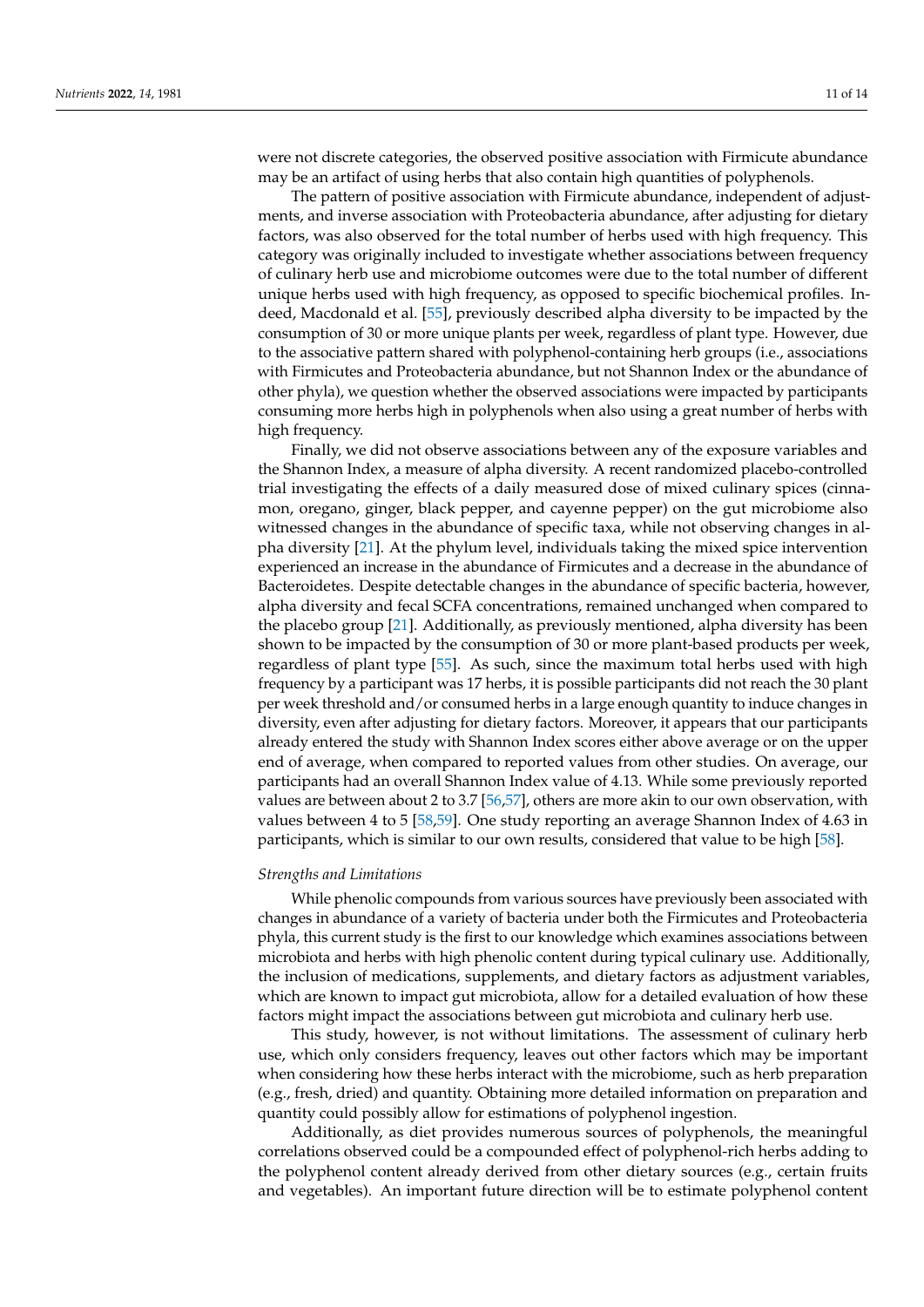derived from non-herb dietary sources to determine how much, if any, it contributes to the associations observed.

Finally, due to the vastly disproportionate number of White/Caucasian participants, and the lack of robust representation of other racial and ethnic groups, a more granular statistical analysis of how such factors may impact the observed associations was not conducted. A larger sample size, coupled with community-based recruitment, as opposed to recruitment from a naturopathic college (i.e., the INCLD Health cohort), could provide a more diverse and generalizable sample for such an analysis. A larger sample size may also allow for a more detailed evaluation of bacterial abundance at the genus level as well as offer higher statistical power.

# **5. Conclusions**

The current study provides evidence for associations between the frequency of culinary herb use and Firmicutes and Proteobacteria abundance at the phylum level, and that this relationship may be impacted by the phenolic content of culinary herbs. This novel insight supports further investigation into the role of culinary herbs in modulating the microbiome and may have future implications for dietary recommendations in the context of health and disease. As such, we intend to carry out a follow-up study, with a modified culinary herb use questionnaire, estimations of polyphenol intake, and a wider participant recruitment pool.

**Author Contributions:** Conceptualization, A.A.V., R.B. and H.Z.; methodology, R.B., A.A.V., R.M. and Y.F.; software, R.M., R.D. and A.G.; validation, R.B., H.Z. and R.M.; formal analysis, A.A.V., R.M. and R.D.; investigation, A.A.V., R.M. and Y.F.; resources, R.B., R.M., R.D. and A.G.; data curation, A.A.V., A.G. and R.D.; writing—original draft preparation, A.A.V.; writing—review and editing, A.A.V., R.B., H.Z. and R.M.; visualization, A.A.V.; supervision, R.B. and H.Z.; project administration, R.B.; funding acquisition, R.B. All authors have read and agreed to the published version of the manuscript.

**Funding:** This research was supported by the National Center for Complementary and Integrative Health (NCCIH) of the National Institutes of Health via grants 5R90AT008924 and 1K24AT011568.

**Institutional Review Board Statement:** The study was conducted in accordance with the Declaration of Helsinki and approved by the Institutional Review Board of National University of Natural Medicine (IRB #: RB091218l).

**Informed Consent Statement:** Informed consent was obtained from all subjects involved in the study.

**Data Availability Statement:** The data presented in this study are available within this article.

**Acknowledgments:** All research investigators involved in facilitating the INCLD Health cohort study.

**Conflicts of Interest:** The authors declare no conflict of interest.

## **References**

- <span id="page-11-0"></span>1. Turnbaugh, P.J.; Ley, R.E.; Hamady, M.; Fraser-Liggett, C.M.; Knight, R.; Gordon, J.I. The Human Microbiome Project. *Nature* **2007**, *449*, 804–810. [\[CrossRef\]](http://doi.org/10.1038/nature06244) [\[PubMed\]](http://www.ncbi.nlm.nih.gov/pubmed/17943116)
- 2. Ursell, L.K.; Metcalf, J.L.; Parfrey, L.W.; Knight, R. Defining the human microbiome. *Nutr. Rev.* **2012**, *70*, S38–S44. [\[CrossRef\]](http://doi.org/10.1111/j.1753-4887.2012.00493.x) [\[PubMed\]](http://www.ncbi.nlm.nih.gov/pubmed/22861806)
- <span id="page-11-1"></span>3. Amon, P.; Sanderson, I. What is the microbiome? *Arch. Dis. Child. Educ. Pract. Ed.* **2017**, *102*, 258–261. [\[CrossRef\]](http://doi.org/10.1136/archdischild-2016-311643) [\[PubMed\]](http://www.ncbi.nlm.nih.gov/pubmed/28246123)
- <span id="page-11-2"></span>4. Wu, G.D.; Chen, J.; Hoffmann, C.; Bittinger, K.; Chen, Y.Y.; Keilbaugh, S.A.; Bewtra, M.; Knights, D.; Walters, W.A.; Knight, R.; et al. Linking long-term dietary patterns with gut microbial enterotypes. *Science* **2011**, *334*, 105–108. [\[CrossRef\]](http://doi.org/10.1126/science.1208344)
- <span id="page-11-3"></span>5. Flint, H.J.; Duncan, S.H.; Louis, P. The impact of nutrition on intestinal bacterial communities. *Curr. Opin. Microbiol.* **2017**, *38*, 59–65. [\[CrossRef\]](http://doi.org/10.1016/j.mib.2017.04.005)
- <span id="page-11-4"></span>6. Heintz-Buschart, A.; Wilmes, P. Human Gut Microbiome: Function Matters. *Trends Microbiol.* **2018**, *26*, 563–574. [\[CrossRef\]](http://doi.org/10.1016/j.tim.2017.11.002)
- <span id="page-11-5"></span>7. Clemente, J.C.; Manasson, J.; Scher, J.U. The role of the gut microbiome in systemic inflammatory disease. *BMJ* **2018**, *360*, j5145. [\[CrossRef\]](http://doi.org/10.1136/bmj.j5145)
- <span id="page-11-6"></span>8. Holscher, H.D. Dietary fiber and prebiotics and the gastrointestinal microbiota. *Gut Microbes* **2017**, *8*, 172–184. [\[CrossRef\]](http://doi.org/10.1080/19490976.2017.1290756)
- <span id="page-11-7"></span>9. Biesalski, H.K. Nutrition meets the microbiome: Micronutrients and the microbiota. *Ann. N. Y. Acad. Sci.* **2016**, *1372*, 53–64. [\[CrossRef\]](http://doi.org/10.1111/nyas.13145)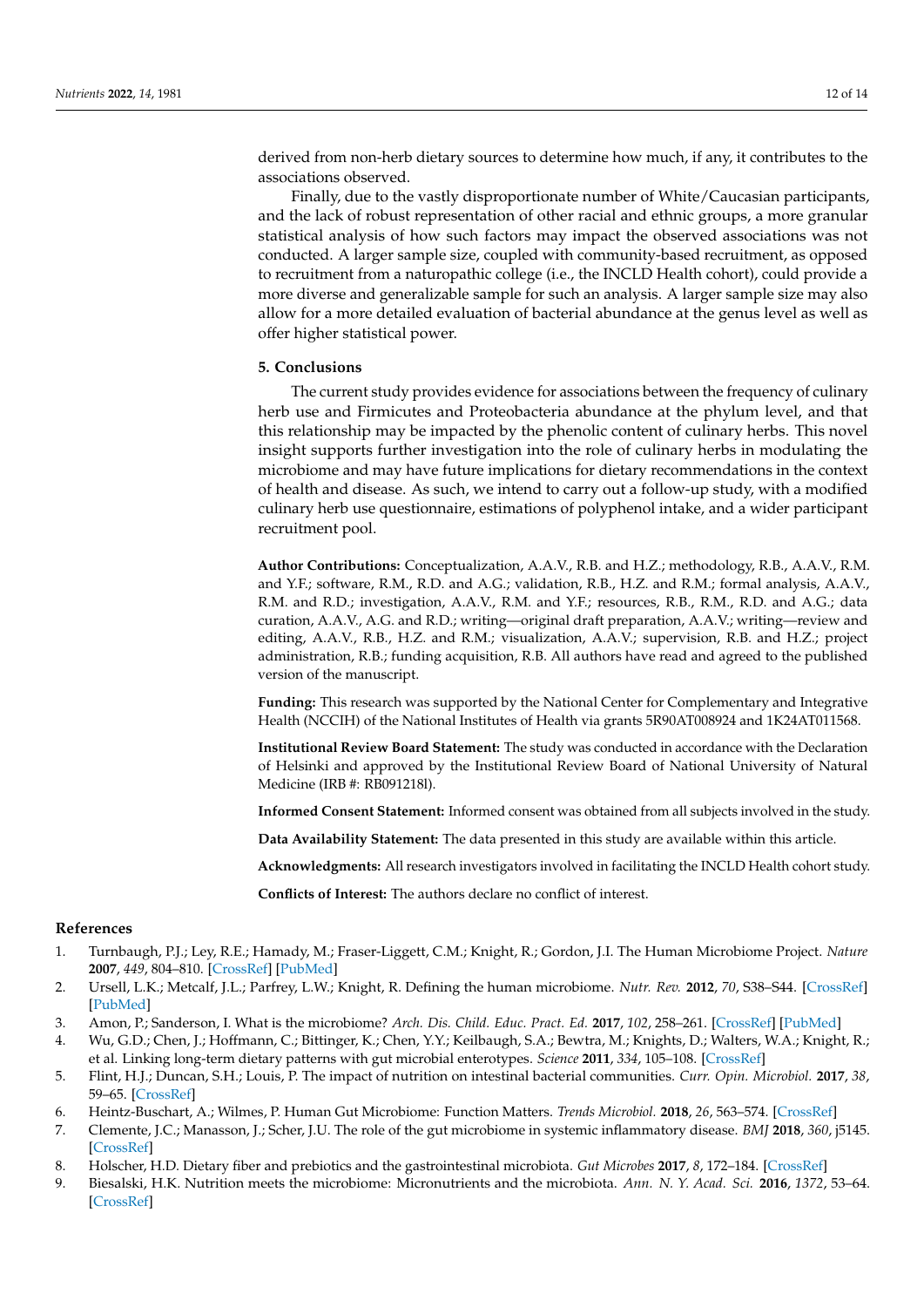- 10. Vallverdú-Queralt, A.; Regueiro, J.; Martínez-Huélamo, M.; Rinaldi Alvarenga, J.F.; Leal, L.N.; Lamuela-Raventos, R.M. A comprehensive study on the phenolic profile of widely used culinary herbs and spices: Rosemary, thyme, oregano, cinnamon, cumin and bay. *Food Chem.* **2014**, *154*, 299–307. [\[CrossRef\]](http://doi.org/10.1016/j.foodchem.2013.12.106)
- <span id="page-12-2"></span>11. Chandrababu, S.; Bastola, D. An Integrated Approach to Recognize Potential Protective Effects of Culinary Herbs against Chronic Diseases. *J. Healthc. Inform. Res.* **2019**, *3*, 184–199. [\[CrossRef\]](http://doi.org/10.1007/s41666-018-0041-x) [\[PubMed\]](http://www.ncbi.nlm.nih.gov/pubmed/35415428)
- <span id="page-12-0"></span>12. Yang, Q.; Liang, Q.; Balakrishnan, B.; Belobrajdic, D.P.; Feng, Q.J.; Zhang, W. Role of dietary nutrients in the modulation of gut microbiota: A narrative review. *Nutrients* **2020**, *12*, 381. [\[CrossRef\]](http://doi.org/10.3390/nu12020381) [\[PubMed\]](http://www.ncbi.nlm.nih.gov/pubmed/32023943)
- <span id="page-12-1"></span>13. Alves-Santos, A.M.; Sugizaki, C.S.A.; Lima, G.C.; Naves, M.M.V. Prebiotic effect of dietary polyphenols: A systematic review. *J. Funct. Foods* **2020**, *74*, 104169. [\[CrossRef\]](http://doi.org/10.1016/j.jff.2020.104169)
- <span id="page-12-3"></span>14. Opara, E.I.; Chohan, M. Culinary herbs and spices: Their bioactive properties, the contribution of polyphenols and the challenges in deducing their true health benefits. *Int. J. Mol. Sci.* **2014**, *15*, 19183–19202. [\[CrossRef\]](http://doi.org/10.3390/ijms151019183) [\[PubMed\]](http://www.ncbi.nlm.nih.gov/pubmed/25340982)
- <span id="page-12-4"></span>15. Mukherjee, C.; Chakraborty, S. Study of dietary polyphenols from natural herbal sources for providing protection against human degenerative disorders. *Biocatal. Agric. Biotechnol.* **2021**, *33*, 101956. [\[CrossRef\]](http://doi.org/10.1016/j.bcab.2021.101956)
- <span id="page-12-5"></span>16. Ma, Z.J.; Wang, H.J.; Ma, X.J.; Li, Y.; Yang, H.J.; Li, H.; Su, J.R.; Zhang, C.E.; Huang, L.Q. Modulation of gut microbiota and intestinal barrier function during alleviation of antibiotic-associated diarrhea with Rhizoma: Zingiber officinale (Ginger) extract. *Food Funct.* **2020**, *11*, 10839–10851. [\[CrossRef\]](http://doi.org/10.1039/D0FO01536A)
- 17. Rosca, A.E.; Iesanu, M.I.; Zahiu, C.D.M.; Voiculescu, S.E.; Paslaru, A.C.; Zagrean, A.M. Capsaicin and gut microbiota in health and disease. *Molecules* **2020**, *25*, 5681. [\[CrossRef\]](http://doi.org/10.3390/molecules25235681)
- 18. Thompson, A.; Meah, D.; Ahmed, N.; Conniff-Jenkins, R.; Chileshe, E.; Phillips, C.O.; Claypole, T.C.; Forman, D.W.; Row, P.E. Comparison of the antibacterial activity of essential oils and extracts of medicinal and culinary herbs to investigate potential new treatments for irritable bowel syndrome. *BMC Complement. Altern. Med.* **2013**, *13*, 338. [\[CrossRef\]](http://doi.org/10.1186/1472-6882-13-338)
- <span id="page-12-6"></span>19. Lu, Q.Y.; Summanen, P.H.; Lee, R.P.; Huang, J.; Henning, S.M.; Heber, D.; Finegold, S.M.; Li, Z. Prebiotic Potential and Chemical Composition of Seven Culinary Spice Extracts. *J. Food Sci.* **2017**, *82*, 1807–1813. [\[CrossRef\]](http://doi.org/10.1111/1750-3841.13792)
- <span id="page-12-7"></span>20. Khine, W.W.T.; Haldar, S.; De Loi, S.; Lee, Y.K. A single serving of mixed spices alters gut microflora composition: A dose–response randomised trial. *Sci. Rep.* **2021**, *11*, 1–12. [\[CrossRef\]](http://doi.org/10.1038/s41598-021-90453-7)
- <span id="page-12-8"></span>21. Lu, Q.Y.; Rasmussen, A.M.; Yang, J.; Lee, R.P.; Huang, J.; Shao, P.; Carpenter, C.; Gilbuena, I.; Thames, G.; Henning, S.; et al. Mixed spices at culinary doses have prebiotic effects in healthy adults: A pilot study. *Nutrients* **2019**, *11*, 1425. [\[CrossRef\]](http://doi.org/10.3390/nu11061425)
- <span id="page-12-9"></span>22. Ried, K.; Travica, N.; Dorairaj, R.; Sali, A. Herbal formula improves upper and lower gastrointestinal symptoms and gut health in Australian adults with digestive disorders. *Nutr. Res.* **2020**, *76*, 37–51. [\[CrossRef\]](http://doi.org/10.1016/j.nutres.2020.02.008) [\[PubMed\]](http://www.ncbi.nlm.nih.gov/pubmed/32151878)
- <span id="page-12-10"></span>23. Ghitea, T.C.; El-Kharoubi, A.; Ganea, M.; Bimbo-Szuhai, E.; Nemeth, T.S.; Ciavoi, G.; Foghis, M.; Dobjanschi, L.; Pallag, A.; Micle, O. The antimicrobial activity of origanum vulgare l. Correlated with the gastrointestinal perturbation in patients with metabolic syndrome. *Molecules* **2021**, *26*, 283. [\[CrossRef\]](http://doi.org/10.3390/molecules26020283) [\[PubMed\]](http://www.ncbi.nlm.nih.gov/pubmed/33429991)
- <span id="page-12-11"></span>24. Kang, C.; Zhang, Y.; Zhu, X.; Liu, K.; Wang, X.; Chen, M.; Wang, J.; Chen, H.; Hui, S.; Huang, L.; et al. Healthy subjects differentially respond to dietary capsaicin correlating with specific gut enterotypes. *J. Clin. Endocrinol. Metab.* **2016**, *101*, 4681–4689. [\[CrossRef\]](http://doi.org/10.1210/jc.2016-2786) [\[PubMed\]](http://www.ncbi.nlm.nih.gov/pubmed/27676396)
- <span id="page-12-12"></span>25. Lopresti, A.L.; Smith, S.J.; Rea, A.; Michel, S. Efficacy of a curcumin extract (Curcugen<sup>TM</sup>) on gastrointestinal symptoms and intestinal microbiota in adults with self-reported digestive complaints: A randomised, double-blind, placebo-controlled study. *BMC Complement. Med. Ther.* **2021**, *21*, 1–17. [\[CrossRef\]](http://doi.org/10.1186/s12906-021-03220-6) [\[PubMed\]](http://www.ncbi.nlm.nih.gov/pubmed/33478482)
- <span id="page-12-13"></span>26. Ghaisas, S.; Maher, J.; Kanthasamy, A. Gut microbiome in health and disease: Linking the microbiome-gut-brain axis and environmental factors in the pathogenesis of systemic and neurodegenerative diseases. *Pharmacol. Ther.* **2016**, *158*, 52–62. [\[CrossRef\]](http://doi.org/10.1016/j.pharmthera.2015.11.012)
- <span id="page-12-14"></span>27. Bradley, R.; Pickworth, C.K.; Wexler, R.S.; Sadowski, A.; Buttolph, L.; Sarrar, H.; Moehle, J.; Torrens, M.T.; Harnett, J.; McIntyre, E.; et al. Protocol for the international cohort on lifestyle determinants of health study: A longitudinal investigation of complementary and integrative health utilization in postsecondary education students. *J. Altern. Complement. Med.* **2021**, *27*, 184–191. [\[CrossRef\]](http://doi.org/10.1089/acm.2020.0419)
- <span id="page-12-15"></span>28. Harris, P.A.; Taylor, R.; Thielke, R.; Payne, J.; Gonzalez, N.; Conde, J.G. Research electronic data capture (REDCap)-A metadatadriven methodology and workflow process for providing translational research informatics support. *J. Biomed. Inform.* **2009**, *42*, 377–381. [\[CrossRef\]](http://doi.org/10.1016/j.jbi.2008.08.010)
- <span id="page-12-16"></span>29. Bolyen, E.; Rideout, J.R.; Dillon, M.R.; Bokulich, N.A.; Abnet, C.C.; Al-Ghalith, G.A.; Alexander, H.; Alm, E.J.; Arumugam, M.; Asnicar, F.; et al. Reproducible, interactive, scalable and extensible microbiome data science using QIIME 2. *Nat. Biotechnol.* **2019**, *37*, 852–857. [\[CrossRef\]](http://doi.org/10.1038/s41587-019-0209-9)
- <span id="page-12-17"></span>30. Callahan, B.J.; McMurdie, P.J.; Rosen, M.J.; Han, A.W.; Johnson, A.J.A.; Holmes, S.P. DADA2: High-resolution sample inference from Illumina amplicon data. *Nat. Methods* **2016**, *13*, 581–583. [\[CrossRef\]](http://doi.org/10.1038/nmeth.3869)
- <span id="page-12-18"></span>31. Quast, C.; Pruesse, E.; Yilmaz, P.; Gerken, J.; Schweer, T.; Yarza, P.; Peplies, J.; Glöckner, F.O. The SILVA ribosomal RNA gene database project: Improved data processing and web-based tools. *Nucleic Acids Res.* **2013**, *41*, D590–D596. [\[CrossRef\]](http://doi.org/10.1093/nar/gks1219) [\[PubMed\]](http://www.ncbi.nlm.nih.gov/pubmed/23193283)
- <span id="page-12-19"></span>32. R Development Core Team. *R: A Language and Environment for Statistical Computing*; Version 4.0.5; R Foundation for Statistical Computing: Vienna, Austria, 2021; ISBN 3-900051-07-0.
- <span id="page-12-20"></span>33. Wickham, H. *ggplot2: Elegant Graphics for Data Analysis*; Springer: Berlin/Heidelberg, Germany, 2016.
- <span id="page-12-21"></span>34. Shannon, C.E. A mathematical theory of communication. *Bell Syst. Tech. J.* **1948**, *27*, 379–423. [\[CrossRef\]](http://doi.org/10.1002/j.1538-7305.1948.tb01338.x)